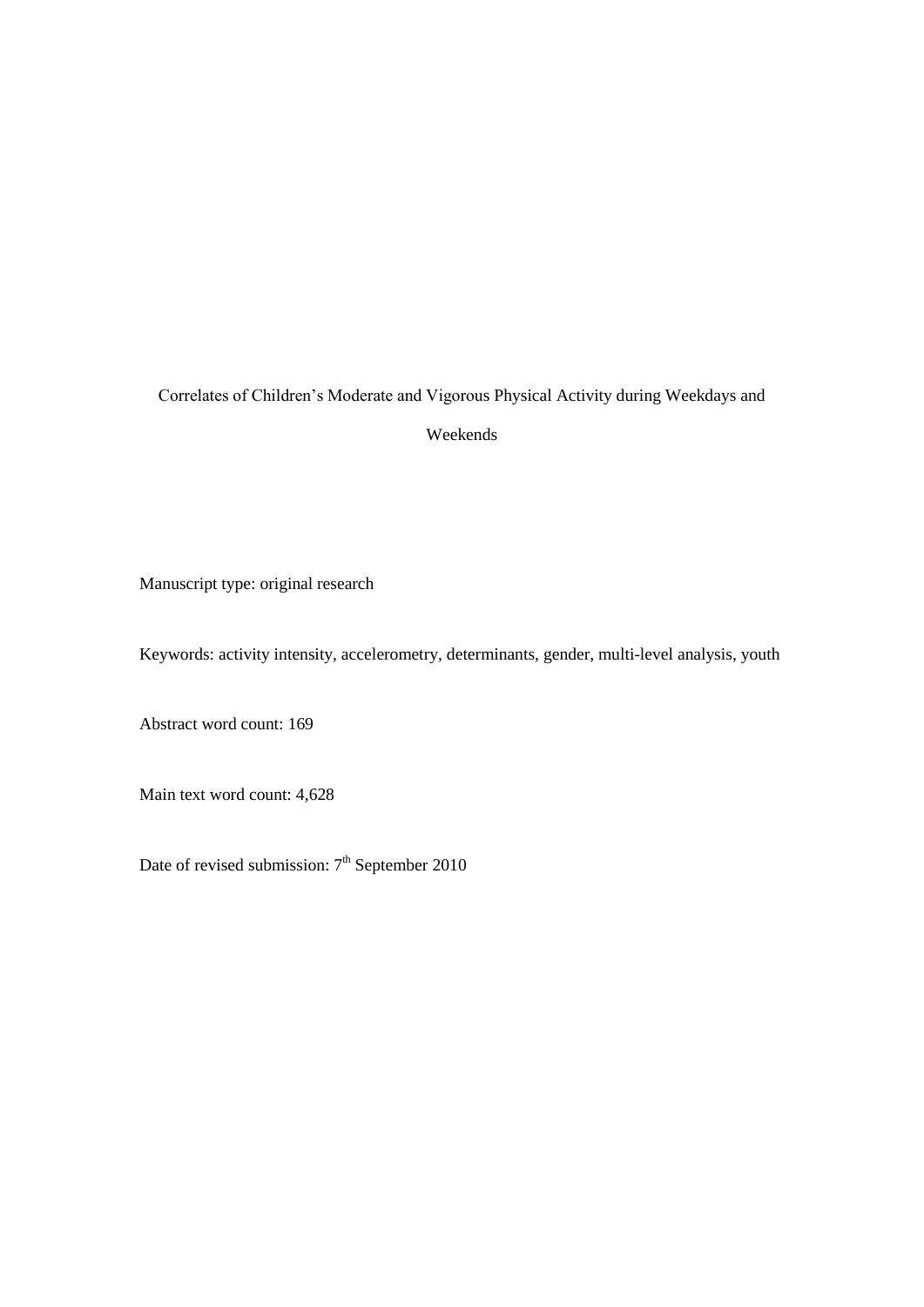| $\mathbf{1}$   | <b>Abstract</b>                                                                                           |
|----------------|-----------------------------------------------------------------------------------------------------------|
| $\overline{2}$ | Background: Vigorous intensity physical activity (VPA) may confer superior health benefits                |
| 3              | for children than moderate intensity physical activity (MPA) but the correlates of MPA and                |
| $\overline{4}$ | VPA may differ. The study purpose was to investigate associations between selected                        |
| 5              | enabling, predisposing, and demographic physical activity correlates, and MPA and VPA                     |
| 6              | during weekdays and at weekends.                                                                          |
| 7              | Methods: Data were gathered from 175 children (aged 10-11 years). MPA and VPA were                        |
| 8              | assessed using accelerometers. Correlates were measured at child and school levels. Multi-                |
| 9              | level analyses identified correlates that significantly predicted MPA and VPA.                            |
| 10             | Results: Gender significantly predicted weekday MPA ( $p < .001$ ), and weekend MPA ( $p =$               |
| 11             | .022) and VPA ( $p = .035$ ). Weekday VPA was predicted by gender ( $p < .001$ ), indices of              |
| 12             | multiple deprivation score ( $p < .003$ ), BMI ( $p = .018$ ), and school playground area ( $p = .046$ ). |
| 13             | Conclusions: Gender was the most significant correlate of MPA and VPA. Children most                      |
| 14             | likely to engage in weekday VPA were boys with lower deprivation scores and BMI values,                   |
| 15             | with access to larger playground areas.                                                                   |
|                |                                                                                                           |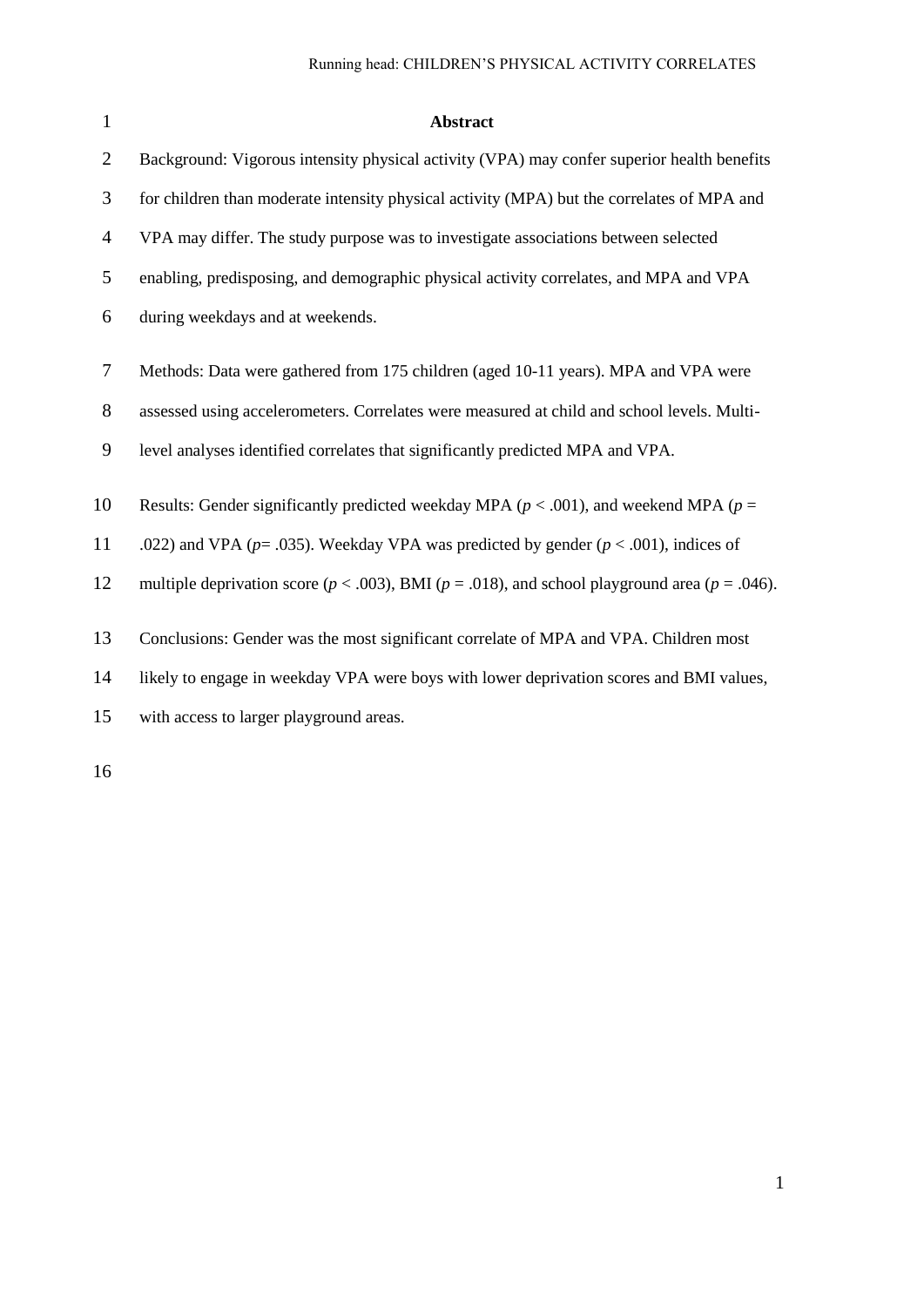#### **Introduction**

| 18 | Regular engagement in appropriate amounts of physical activity is important for child               |
|----|-----------------------------------------------------------------------------------------------------|
| 19 | growth and development and confers benefits to cardiovascular, skeletal, and psychological          |
| 20 | health <sup>1</sup> . Physical activity may be particularly important in addressing the increasing  |
| 21 | prevalence of childhood overweight and obesity, which in developed countries is a major             |
| 22 | public health concern, not least because obesity tracks at moderate levels through to               |
| 23 | adulthood <sup>2</sup> . Considerable efforts have been made to develop effective ways of promoting |
| 24 | physical activity in youth but few studies have demonstrated efficacy. Moreover, even fewer         |
| 25 | studies have demonstrated potential for broader dissemination $3$ . To advance research on          |
| 26 | youth activity promotion it is important to better understand factors that can be targeted in       |
| 27 | behavioral interventions <sup>4</sup> .                                                             |
|    |                                                                                                     |

 Recent recommendations suggest that efforts to promote children's physical activity must take into account the developmental, psychological, and behavioral characteristics of 30 children<sup>5</sup>, and recognize the multi-dimensional correlates of youth physical activity<sup>6</sup>. Such correlates are organized in a hierarchical framework within the Youth Physical Activity 32 Promotion Model (YPAPM)<sup>7</sup>. The YPAPM is based on the fundamental principles of the 33 PRECEDE-PROCEED model of health program planning and evaluation <sup>8</sup>. Within this model emphasis is placed on the proposition that health and risks to health are caused by multiple factors, and it is for this reason efforts to effect behavior and environmental change must also 36 be multi-dimensional . The YPAPM categorizes physical activity correlates as enabling (e.g., motor skills, environment), reinforcing (e.g., parents, teachers), and predisposing factors (e.g., attitudes, perceived competence). Demographic factors (e.g., age, gender) are positioned at the base of the model because these correlates directly influence how individuals assimilate 40 other variables encapsulated in the enabling, predisposing, and reinforcing factors<sup>7</sup>. By virtue of the promotional nature of the model, the emphasis is placed on those correlates which are 42 potentially related to youth physical activity and are most amenable to change<sup>7</sup>. The YPAPM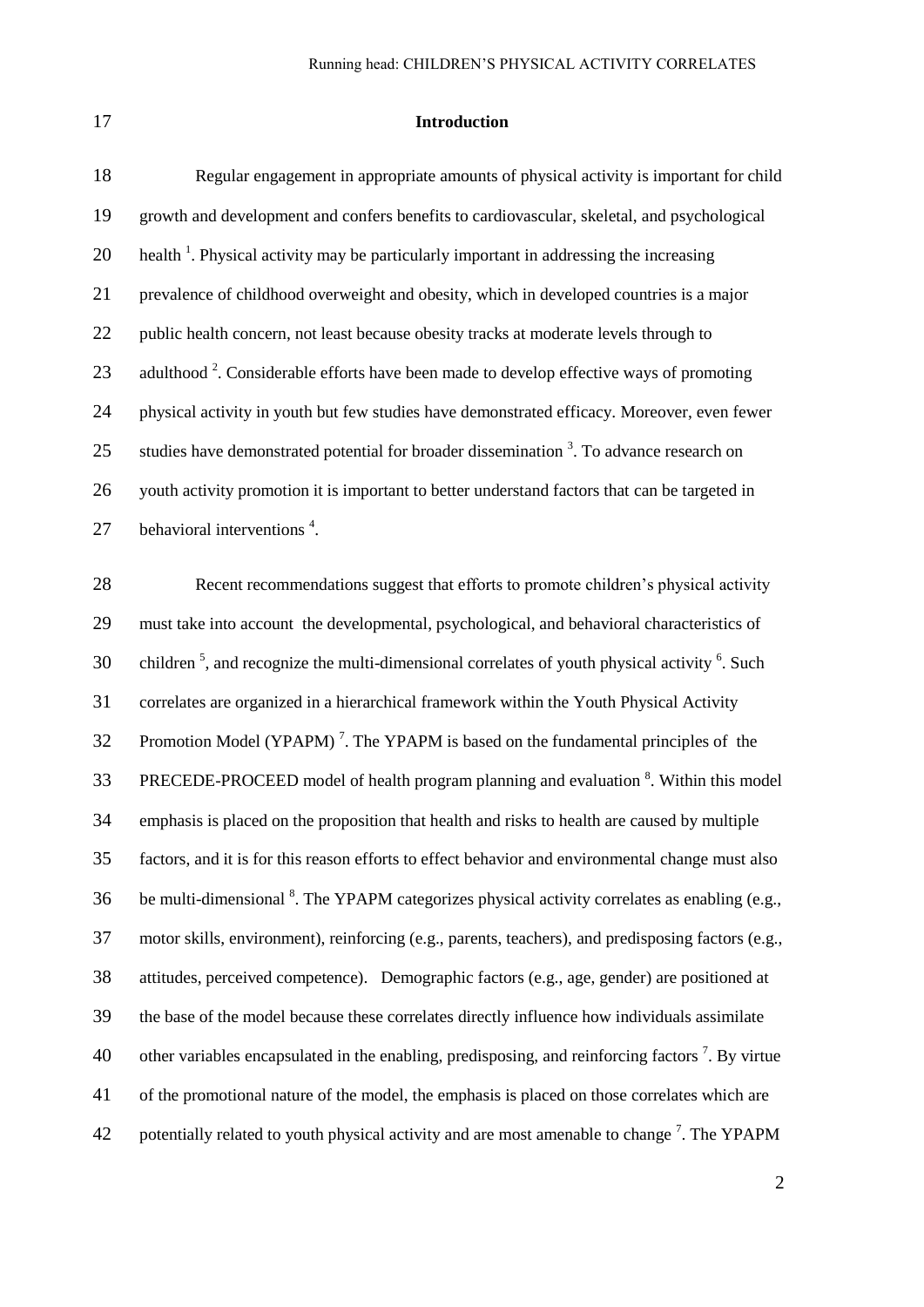provides a framework for this study as the correlates of interest reflect the enabling,

predisposing, and demographic factors described therein.

 Activity promotion efforts among young people typically focus on moderate-to-46 vigorous intensity physical activity (MVPA)  $9-10$ . The majority of children's health-enhancing 47 physical activity comes from the moderate end of this intensity spectrum during free-living . Moderate intensity physical activity (MPA) provides significant health benefits, is accessible and achievable by the majority of children, can be easily built into children's every day 50 routines, and carries a relatively low risk of injury  $\frac{1}{1}$ . These factors are important considerations for public health guidelines so physical activity recommendations commonly relate to MPA as the minimum intensity level required for children to achieve health benefits 53 <sup>9</sup>. Recent evidence however suggests that vigorous intensity physical activity (VPA) may 54 confer greater benefits than MPA in relation to cardiovascular  $^{12}$ , musculoskeletal  $^{13}$ , and 55 . psychological health . It is acknowledged though that for overweight children or those with low cardiorespiratory fitness the energy cost of VPA may be greater than for leaner or fitter 57 peers <sup>15</sup>. As a consequence, compared to MPA some children may find VPA more challenging to engage in and maintain, and VPA that is especially tiring may lead to decreases in 59 adherence to physical activity participation on subsequent days . Though VPA may potentially be more beneficial to health than MPA, lack of adherence and/or reductions in overall physical activity levels and affect are counterproductive to health promotion efforts. Correlates of young people's physical activity are commonly described in relation to 63 MVPA  $<sup>6, 17</sup>$  as this outcome variable is consistent with public health recommendations.</sup>

 However, considering the contrasting characteristics of different forms of MPA (e.g., walking to school) and VPA (e.g., running, some sports participation), it is plausible that the correlates 66 of physical activity at these intensities also differ  $^{18}$ . The study objective was to investigate the association between selected youth physical activity correlates, and primary school children's MPA and VPA during weekdays and weekends. As the selected correlates represented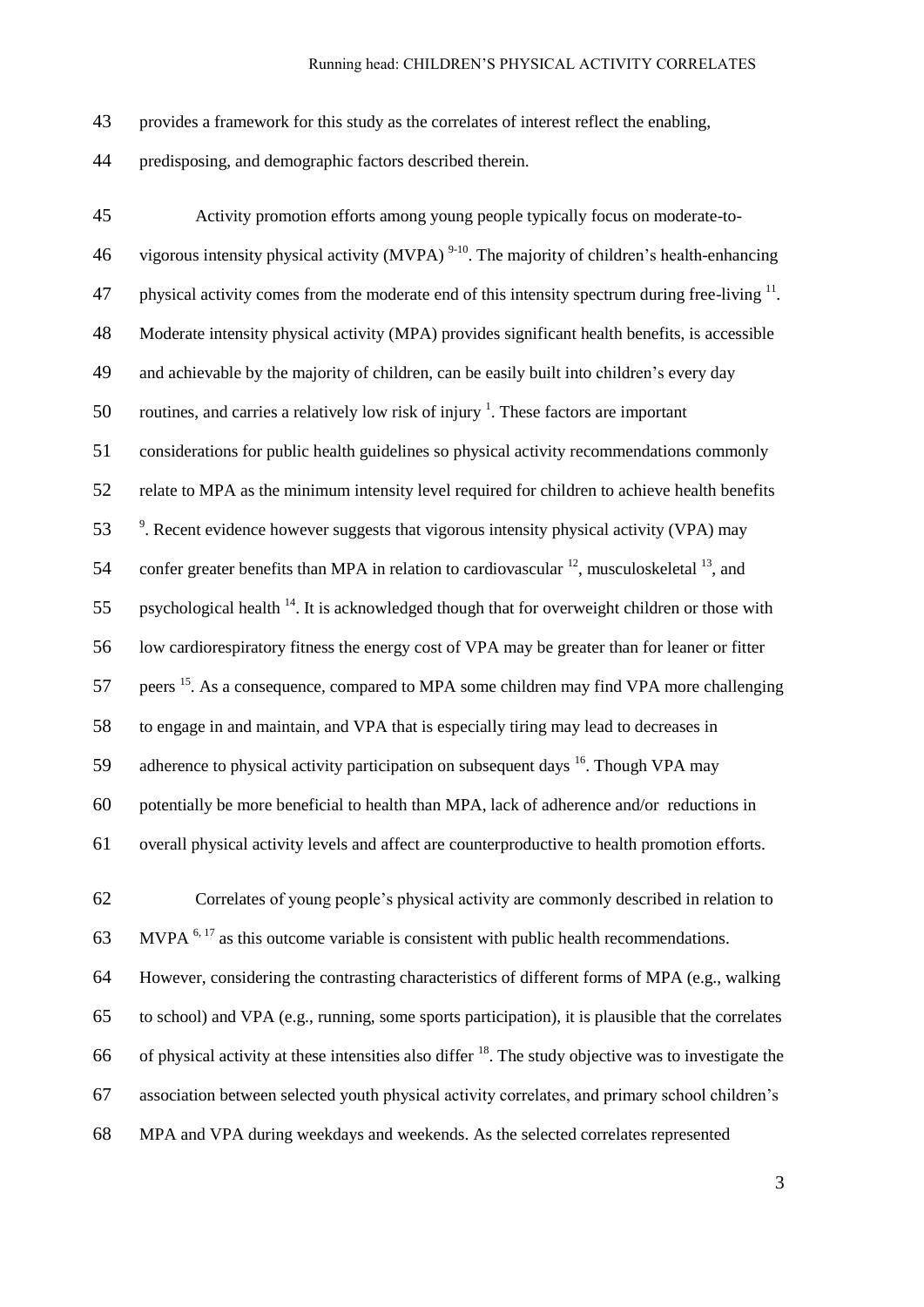69 enabling, demographic, and predisposing factors<sup>7</sup>, the YPAPM provided an appropriate conceptual framework for the study. Weekday and weekend comparisons were made to account for the contrasting structure and available recreational choices available to youth during these periods of the week. Reinforcing correlates relating to parents, teachers, coaches, etc were not investigated due to resource constraints during data collection.

## **Methods**

## **Participants**

 Data were gathered from 10 to 11 year old children from a large north-west England town. All primary schools in the town were informed about the study and invited to participate. Of the schools that expressed an interest one was randomly selected from each of 10 geographically representative Township areas. Prior to the project commencing two schools withdrew and due to time pressures were not replaced. A verbal explanation of the project along with written information and consent forms were given to all children in school 82 Year 6 (age 10 to 11 years;  $n = 307$ ) in the remaining 8 schools, which were situated in urban 83 and suburban areas. The mean number of children enrolled in each school was  $347.8 \pm 143.8$ , 84 ranging from 149 in the smallest school to 517 in the largest one. The proportion of children 85 eligible for free school meals in these schools averaged  $7.8 \pm 3.6\%$  (range = 3.4% to 15.1%) which was less than the national average of 16.1%. Completed parental informed consent and child assent with home postcodes were returned from 230 children (116 girls; 74.4% response rate). Ethical approval was obtained from the University Ethics Committee. Data were collected on one day in one school per week between October and December 2008.

**Instruments and procedures**

## *Enabling factors*

**School spatial areas.** An aerial view of each school was located using Google™ Earth Pro (GEP) software [version 4.2.0205.5730] in order to quantify available outdoor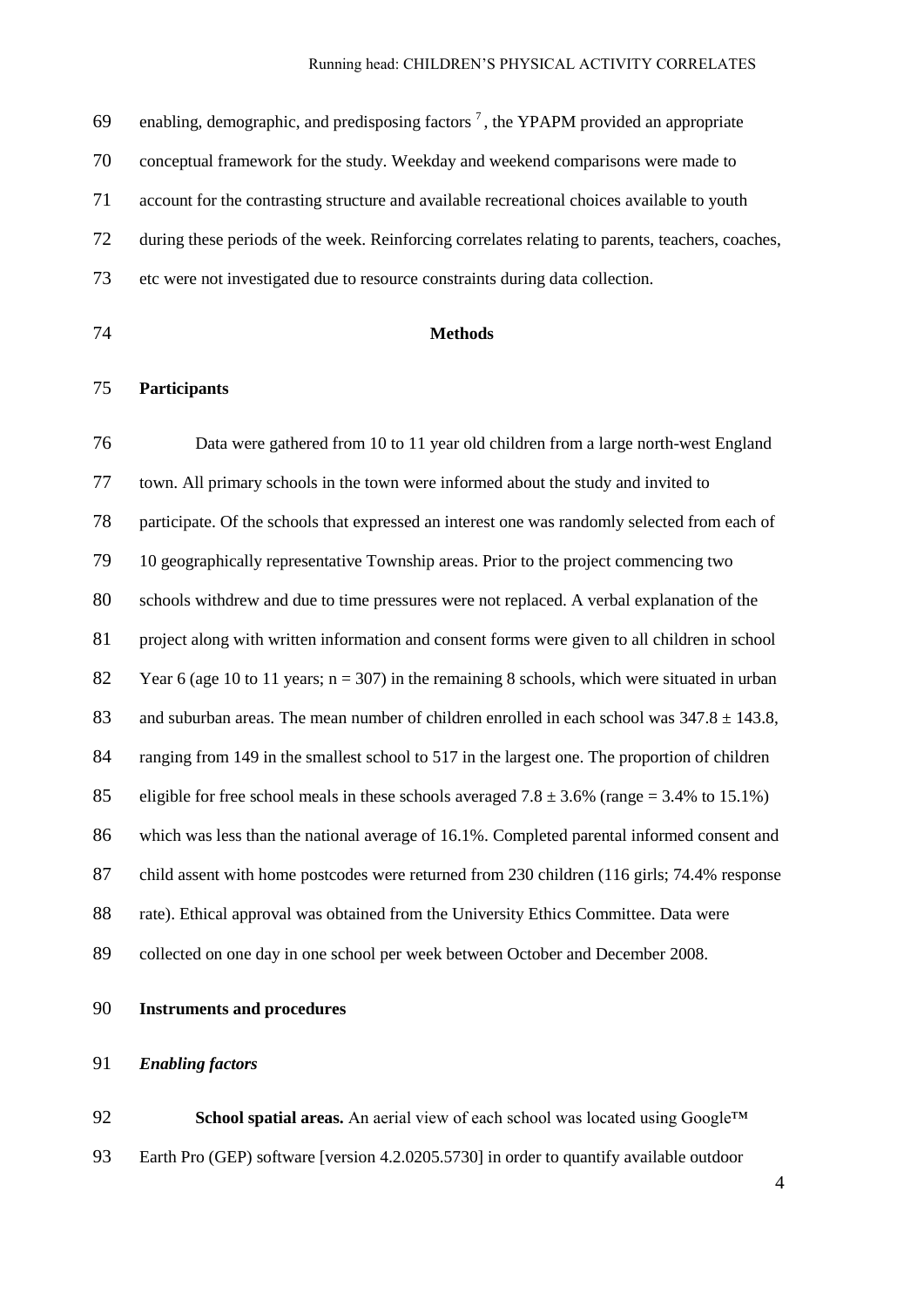spatial areas for physical activity participation. Spatial areas identified by teachers as being accessible and usable for activity (grass and playground areas) were calculated using the GEP 96 polygon tool. The GEP application has been used previously in geo-coding studies  $^{19}$  and provides a simple, cost-effective means of quantifying spatial areas. The area of each of the polygons was calculated by the software and then recorded and summed for each school to provide an estimate of total outdoor spatial area, and playground spatial area. To the best of our knowledge this is the first time this resource has been used in youth physical activity research.

 **Anthropometry.** Stature and sitting height were measured to the nearest 0.1 cm using a portable stadiometer (Leicester Height Measure, Seca, Birmingham, UK). Leg length was calculated by subtracting sitting height from stature. Body mass was measured to the nearest 0.1 kg using calibrated scales (Seca, Birmingham, UK). All measurements were taken by trained research staff using standard procedures.

 **Maturity status.** Somatic maturity status was estimated by determining years from attainment of peak height velocity (APHV). Years from APHV for each child were predicted using gender-specific regression equations that included stature, sitting height, leg length, 110 chronological age and their interactions  $^{20}$ . Chronological age was calculated by subtracting each child's date of birth from the measurement date.

## *Demographic factors*

 **Socio-economic status.** Socio-economic status was calculated using the 2007 Indices of Multiple Deprivation which are comprised of seven domains of deprivation which relate to 115 income, employment, health, education, housing, environment, and crime  $2^1$ . Deprivation scores were derived from the children's main home postcodes using the National Statistics 117 Postcode Directory database <sup>22</sup>. Higher socio-economic status was represented by lower deprivation scores.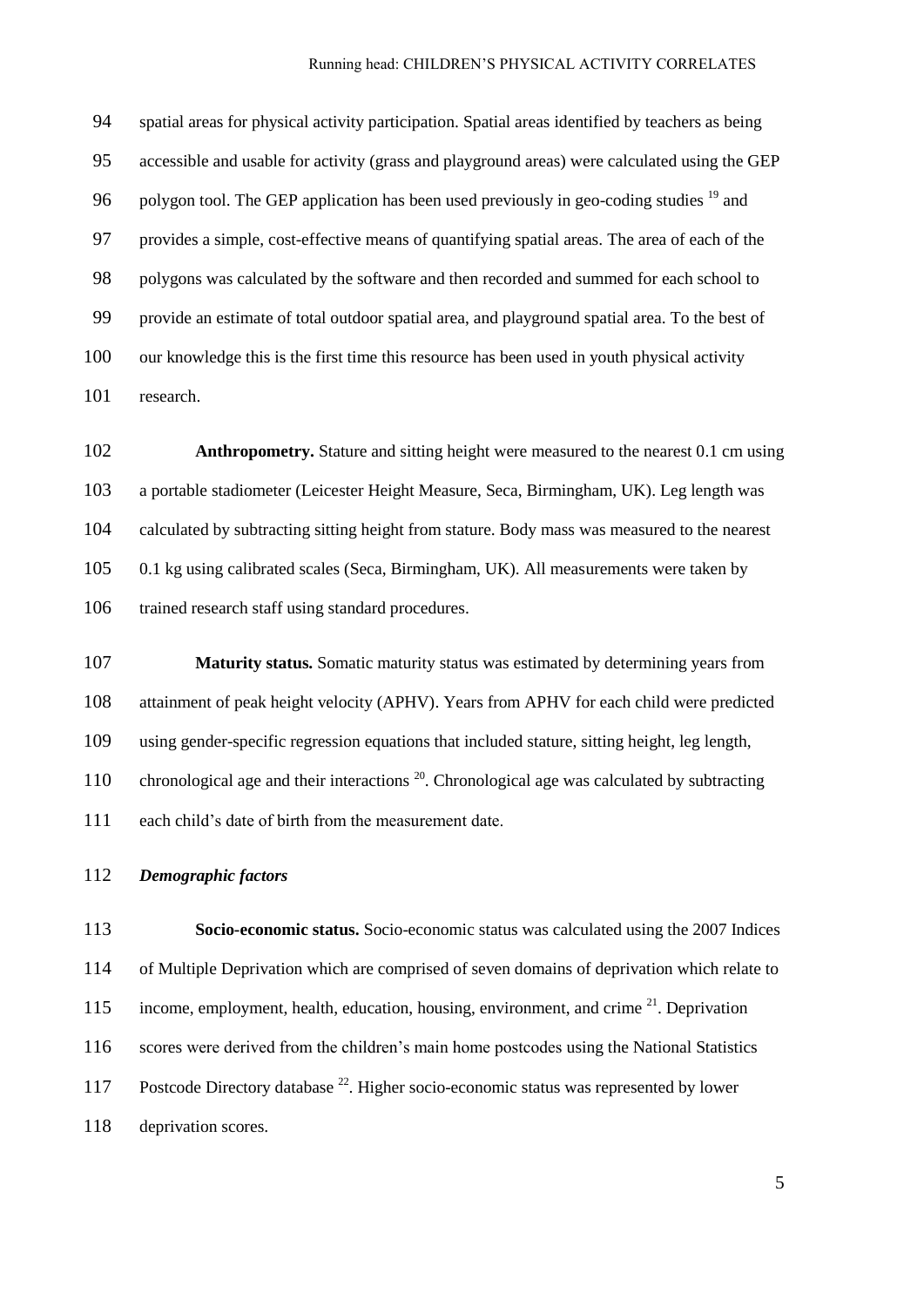## *Predisposing factors*

 **Physical self-perceptions.** Physical self-perceptions were assessed using the 121 Children and Youth version of the Physical Self-Perception Profile<sup>23</sup>. This instrument has been shown to be an appropriate measure of physical self-perceptions among North American  $^{24}$  and European youth  $^{25}$ . The Children and Youth Physical Self-Perception Profile follows a hierarchical structure with global self-esteem at the apex and physical self-worth positioned at the domain level. Subordinate to physical self-worth are four sub-domains of sport competence, physical condition, body attractiveness, and physical strength. Each domain is measured on a 1 (low perceptions) to 4 (high perceptions) scale by six items that utilize a structured alternative format to reduce socially desirable responses. Strong internal consistencies were demonstrated for physical self-worth and each sub-domain. Cronbach's alpha coefficients were .81 (physical self-worth), .75 (sport competence), .80 (physical condition), .86 (body attractiveness), and .83 (physical strength). The questionnaire was administered in the children's classrooms by research staff who provided verbal and visual examples of how and where to respond to items on the profile.

## *Outcome measures*

 **Physical activity.** Physical activity was objectively measured every 5 seconds for five consecutive days (Friday through to Tuesday) using ActiGraph accelerometers (GT1M, ActiGraph LLC, Pensacola, FL). The ActiGraph is a common tool to assess the volume and 138 intensity of physical activity, and it has previously been validated with children  $^{26}$ . The children were instructed to wear the ActiGraph over the right hip using a waist mounted nylon belt, during all waking hours. At the end of the data collection period the ActiGraphs were downloaded using Actlife software (ActiGraph LLC, Pensacola, FL). Downloaded files were initially checked for compliance to the monitoring protocol using customized software (MAHUffe; www.mrc-epid.cam.ac.uk). Sustained 20 minute periods of zero counts were deemed to indicate that the ActiGraph had been removed, and total 'missing' counts for those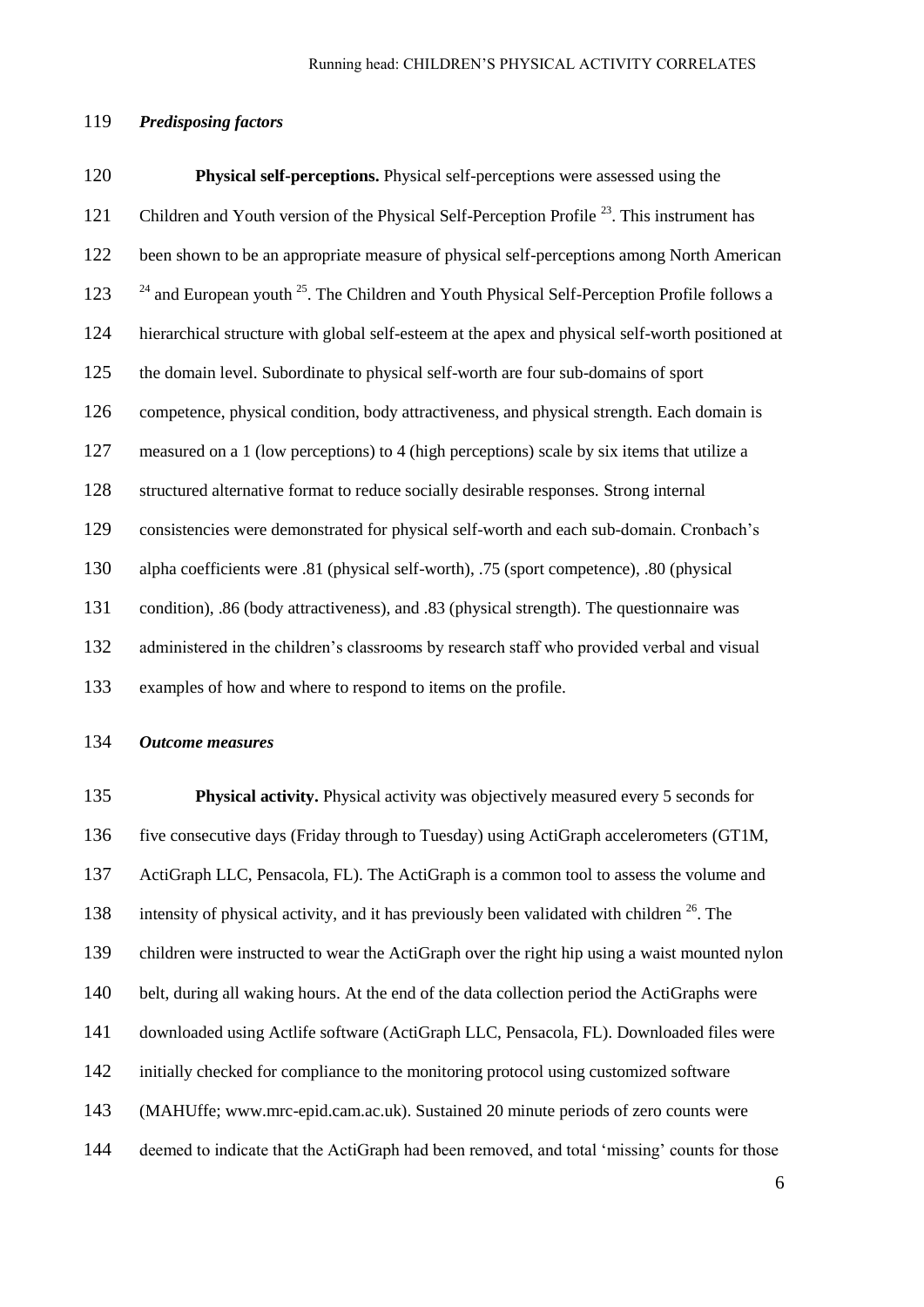145 periods represented the duration that monitors were not worn . For inclusion in the analyses, 146 each child was required to have produced counts for  $\geq 629$  min and  $\geq 605$  min on each weekday and weekend day, respectively. These figures represented 'non-missing' counts for at least 80% of a standard measurement day, which was defined as the length of time that at 149 least 70% of the sample wore the monitor  $2^7$ .

 Data from children with at least 3 valid measurement days (including a minimum of 1 weekend day) were retained for further analysis, as this has previously been deemed a reliable 152 minimum wear time for children of this age  $^{28}$ . Fifty-five children (19 girls) did not meet the minimum wear time criteria and so were excluded from the data set, leaving a final sample size of 175 (97 girls). The number of minutes of MPA and VPA were calculated using cut- points of 2000 and 3000 counts per minute, respectively, which have previously been used in this age group to study associations between physical activity intensity and metabolic risk 157 factors <sup>11</sup>. Number of counts per minute (count • min<sup>-1</sup>) during weekdays and weekends were also calculated as a raw measure of physical activity.

## **Data analysis**

 Preliminary Kolmogorov-Smirnov tests confirmed that the physical activity variables were excessively skewed. Base-10 logarithm transformations were performed to normalize the data, which were subsequently back-transformed for interpretation and presentation purposes. Individual and school level descriptive statistics (*M* ± SD) were then calculated for all measured variables and independent *t*-tests were used to compare child level variables between boys and girls and between children who were included and excluded from the data analysis. These analyses were conducted using SPSS version 15 (SPSS inc., Chicago, IL). To account for the nested nature of the child data within the 8 schools, multi-level modeling was 168 performed for the main analysis  $^{29}$ . A two-level data structure was used where children were 169 defined as the first level unit of analysis and schools as the second level unit . School was included as a second level unit to control for the effect that this particular context could have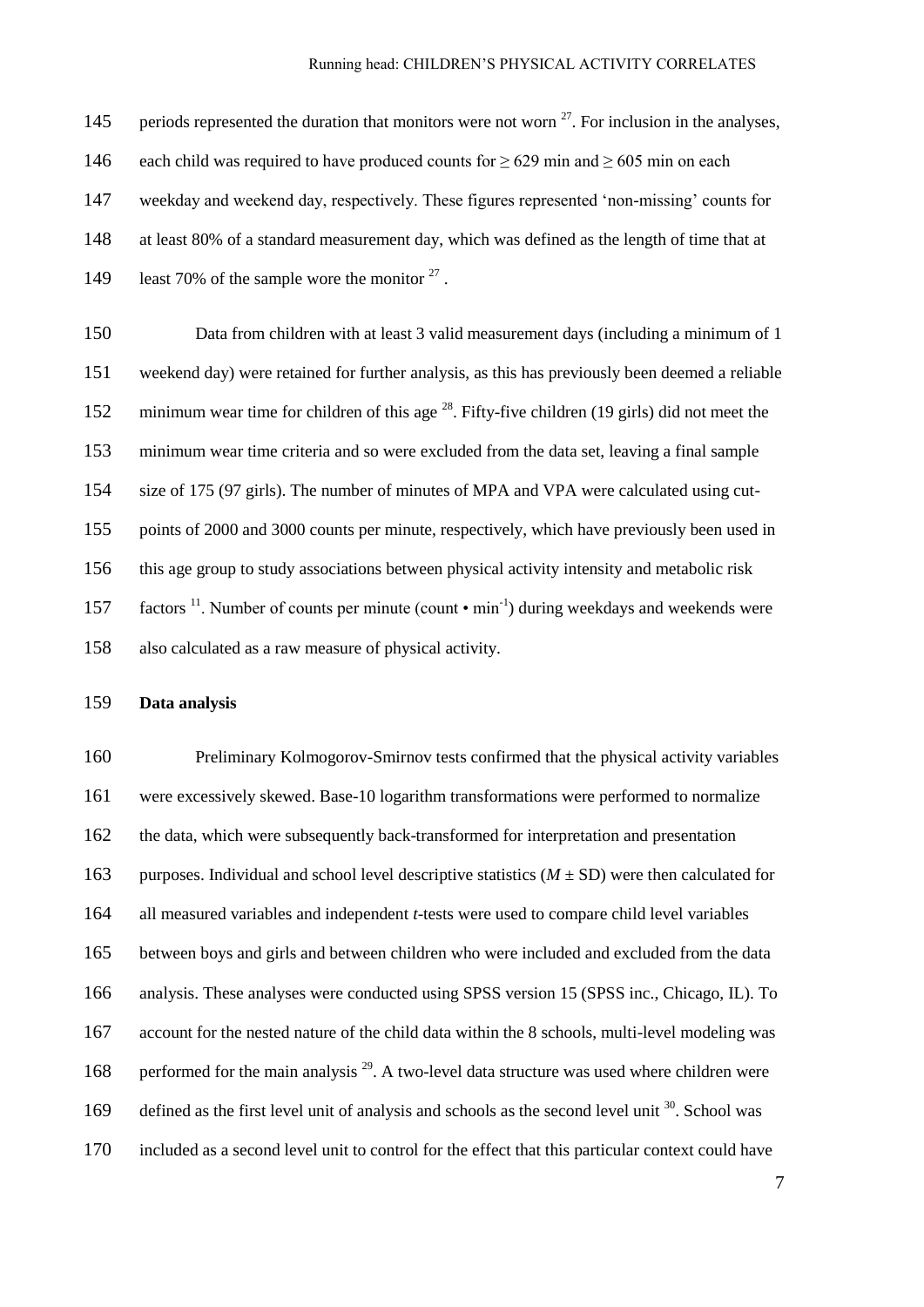171 on the children's physical activity behaviors and self-perceptions . The data were analyzed using MLwiN 1.10 software (Institute of Education, University of London, UK). Separate multi-level prediction models were constructed to identify correlates that were significantly associated with MPA and VPA during weekdays and weekends (4 models in total). The correlates included outcome variables from the school level (e.g., number on roll), and child level (i.e., deprivation score, anthropometric variables, maturity status, and physical self- perception measures). Correlates were retained in the models when they were significant predictors of MPA and VPA and remained significant when subsequent correlates were retained in the models. In addition, potential effect modification (interaction effects) was assessed for selected correlates in order to investigate whether differences existed between different subgroups. Where appropriate, interaction terms were added separately to the 182 analyses to determine their effects on MPA and VPA <sup>30</sup>. Regression coefficients in the models 183 were assessed for significance using the Wald statistic <sup>30</sup>. Statistical significance was set at *p*  $\leq$  .05 except for the interaction terms where it was  $p < 0.10^{30}$ .

#### **Results**

 The descriptive statistics for boys and girls are presented in Table 1. The children were well matched in relation to their anthropometric characteristics and deprivation scores. Boys were significantly older than girls, but girls were significantly closer to APHV than boys. Boys reported more positive physical self-perception ratings than girls in all domains including self-esteem. Similarly, boys accumulated more physical activity than girls during weekdays and weekends, with the greatest differences in physical activity occurring during weekdays. No significant differences between children included and excluded from the analyses were found for any variables with the exception of years from APHV (included > 194 excluded;  $t(228) = 2.8$ ,  $p = .006$ ). Total area available for physical activity in the schools was 195 10,265.4  $\pm$  4,691.7 m<sup>2</sup> and playground space was 1,929.6  $\pm$  1,110.8 m<sup>2</sup>.

TABLE 1 ABOUT HERE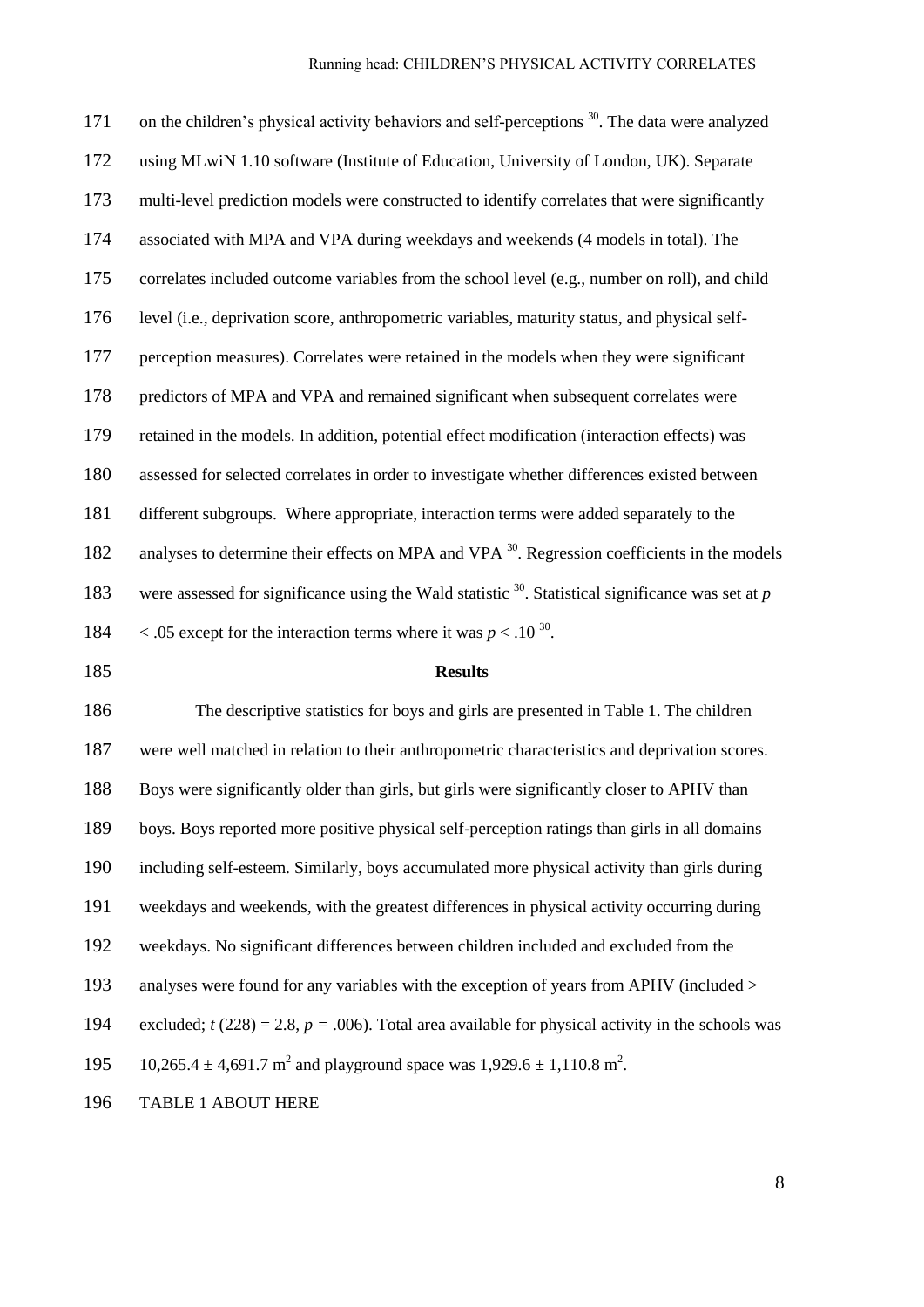Table 2 shows that gender was the sole significant predictor of weekday MPA, with boys more likely to engage in 10.9 minutes more activity at this intensity than girls (*p* < .001). The prediction model for weekday VPA included enabling and demographic factors. The strongest predictor was gender (*p* < .001), followed by deprivation score (*p* = .003). BMI (*p* = 201 .018) and playground area ( $p = .046$ ) were the other significant predictor variables. The model suggests that the children most likely to engage in weekday VPA were boys with lower deprivation scores, lower BMI values and those who had access to the largest playground 204 areas. The only correlate to significantly predict weekend MPA ( $p = .022$ ) and VPA ( $p = .029$ ) .035) was gender, with boys more likely than girls to spend time being active at each intensity (Table 3). Compared to girls, at the weekend boys engaged in 6.2 and 2.8 minutes more MPA 207 and VPA respectively. TABLES 2 AND 3 ABOUT HERE Within each multi-level analysis perceptions of sport competence significantly improved the model fit, though this correlate did not significantly predict the outcome variables. This observation suggests that perceived sport competence had an influence on the significant correlates. To test this supposition, interaction terms were constructed consisting of the interaction between sport competence and the significant predictor variables from each of the four models. These analyses revealed a significant interaction effect between sport competence and gender for weekday VPA (*β* (*SE*) = 3.77 (2.01), *p* =.06), demonstrating that the effect of sport competence perceptions on weekday VPA was stronger in boys than girls. Overall, boys with the highest perceptions of competence accumulated almost 16 minutes more VPA on weekdays compared to girls with the lowest perceptions of competence.

#### **Discussion**

 This study provides new insight into individual and environmental correlates of MPA and VPA in youth which reflect the enabling, predisposing ,and demographic factors 222 described in the YPAPM<sup>7</sup>. From the range of correlates assessed gender was the most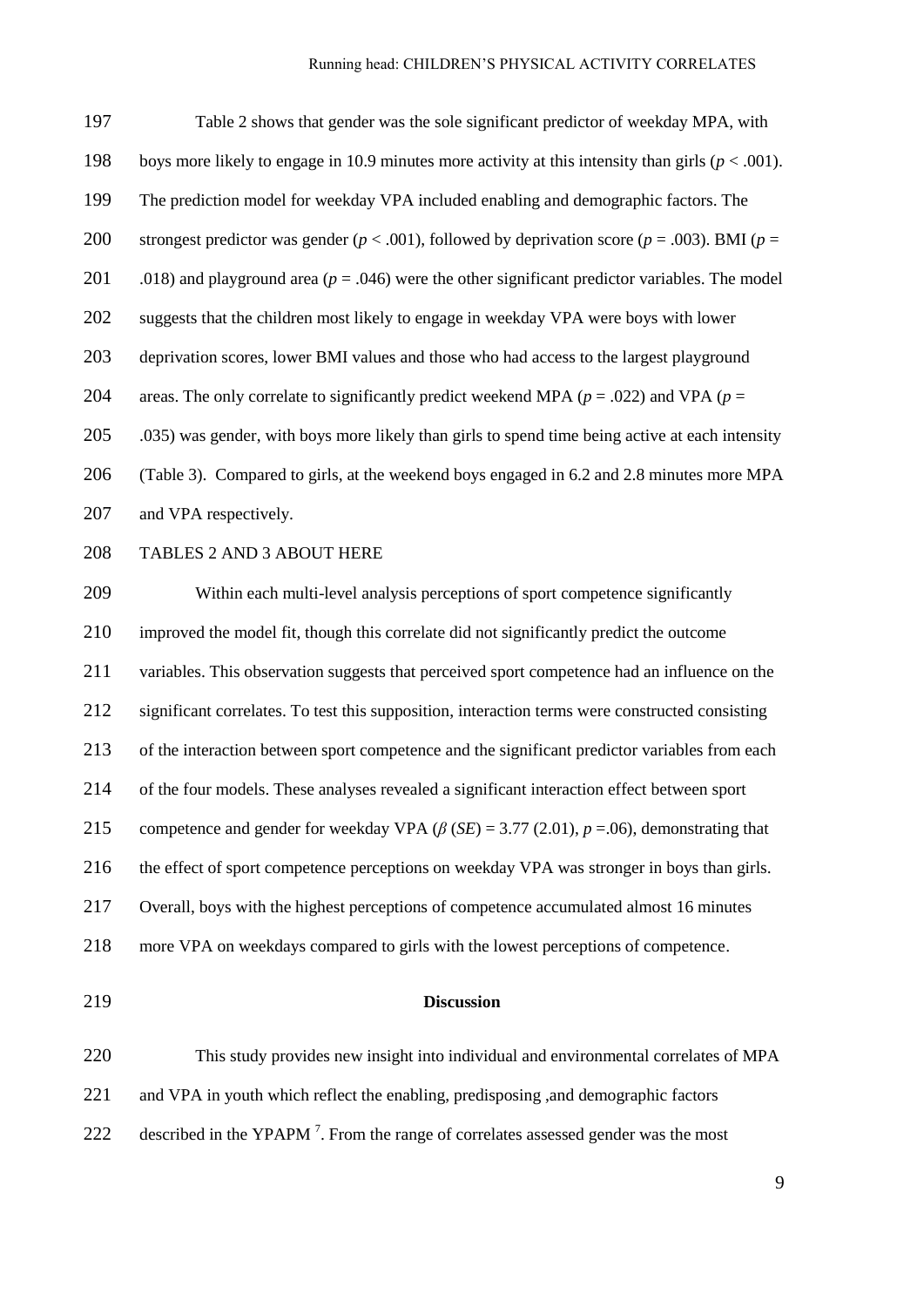consistently significant predictor of MPA and VPA on weekdays and weekend days. In agreement with recent reviews of youth physical activity correlates, boys were more likely to 225 engage in most physical activity  $6, 17$ . These well established gender differences are most likely influenced by biological, environmental, and psychosocial factors. Maturation effects 227 during early adolescence may influence boys and girls differently and explain some of the gender differences. Recent research reported that objectively assessed physical activity was 229 similar when boys and girls of the same biological age were compared , suggesting that the earlier maturation of girls and the combined biological, psychosocial, and emotional changes 231 experienced throughout maturation influence physical activity levels, .

 The structure and context of the days when physical activity was assessed may also partly explain the significant influence of gender on MPA and VPA. During weekdays when the children were at school, differences in MPA and VPA were greater than those observed at the weekend. Moderate-to-vigorous physical activity (MVPA) accumulated during the UK 236 school day has been shown to account for 56% of total daily MVPA  $^{32}$ , but values in excess of 237  $-70\%$  have been reported in France where the school day is somewhat longer  $33$ . During the 238 school day, distinct opportunities for MPA and VPA typically centre on physical education 239 classes and recess periods, as well as before and after-school activities . During elementary school physical education boys and girls usually participate in similar volumes of physical 241 activity often by virtue of classes being taught co-educationally. On occasions when there 242 are gender differences in activity, boys typically are the more active , possibly due to them 243 possessing superior motor skills <sup>36</sup> and intrinsic motivation in physical education mediated by 244 berceived competence and enjoyment  $3^7$ . Perceptions of competence and enjoyment in physical education are heavily influenced by teachers who plan and deliver lesson content, 246 and provide children with feedback on their participation . Gender differences in physical 247 activity tend to be more apparent during recess than physical education as boys typically dominate the playground space playing competitive games (e.g., soccer), while girls are more 249 likely to take part in sedentary play and socializing . Though less research has been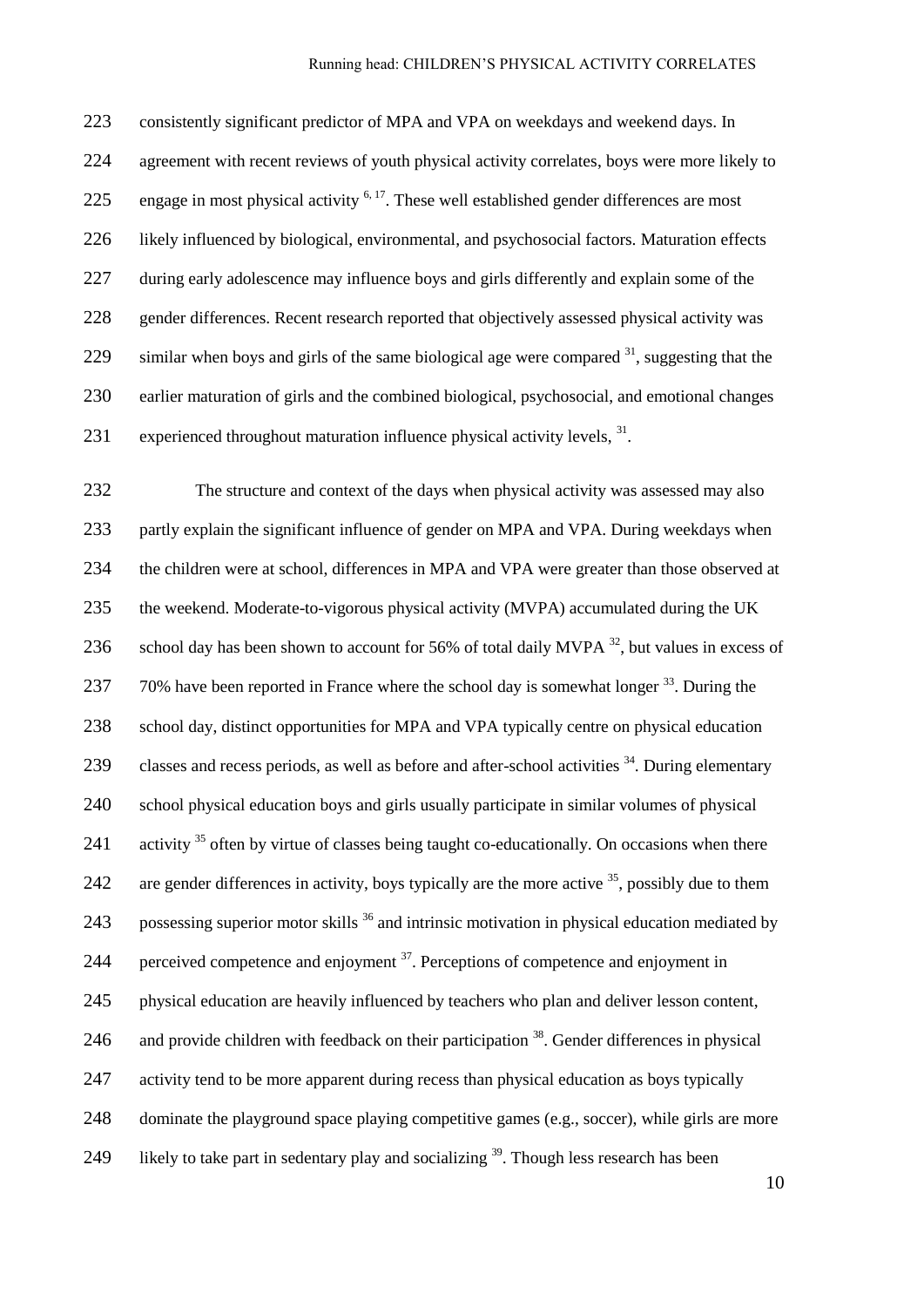conducted in after-school contexts, there is also evidence to demonstrate that in this setting 251 boys do more MPA and especially VPA than girls during free play and structured activities <sup>40</sup>. Taken together, such typical gendered activity engagement in these settings may explain why boys had higher levels of both MPA and VPA during weekdays. Boys and girls were less active at weekends and the effect of gender on physical activity was largely attenuated.

 The discrepancy between weekday and weekend physical activity is consistent with 256 other recent work in the UK  $^{41}$  and United States  $^{42}$ . It is suggested that the lower weekend activity levels may be influenced by less frequent bouts of light and more intense physical 258 activity , which are possibly mediated by the greater choice of recreational (and often sedentary) pursuits available to youth at weekends. Moreover, during weekends there are fewer organized clubs and activities available for girls compared to boys, and girls are less 261 likely than boys to use community sports and physical activity facilities . For some boys and girls the absence of the structured school environment and its regular opportunities for 263 physical activity may explain the lower weekend activity levels . Our data were collected during autumn and winter when reduced daylight hours limited afternoon and evening opportunities for outdoor physical activity. It is well established that children's physical 266 activity is lowest during the winter months<sup>44</sup> so seasonality may also contribute to the lower physical activity levels of our sample during weekends.

 Deprivation score was a highly significant predictor of weekday VPA, suggesting that the least deprived children were the most active. This inverse relationship between physical activity and deprivation level has been demonstrated previously. In their study of Scottish 271 vouth Inchley and colleagues found that the lowest levels of VPA were reported by children from the least affluent families, and that this effect was more pronounced among girls. Similar results were observed among young people in London, but a significant association between 274 VPA and deprivation level was only evident in girls, but not boys <sup>46</sup>. The results of these large UK studies suggest that girls' VPA may be more strongly influenced by socio-economic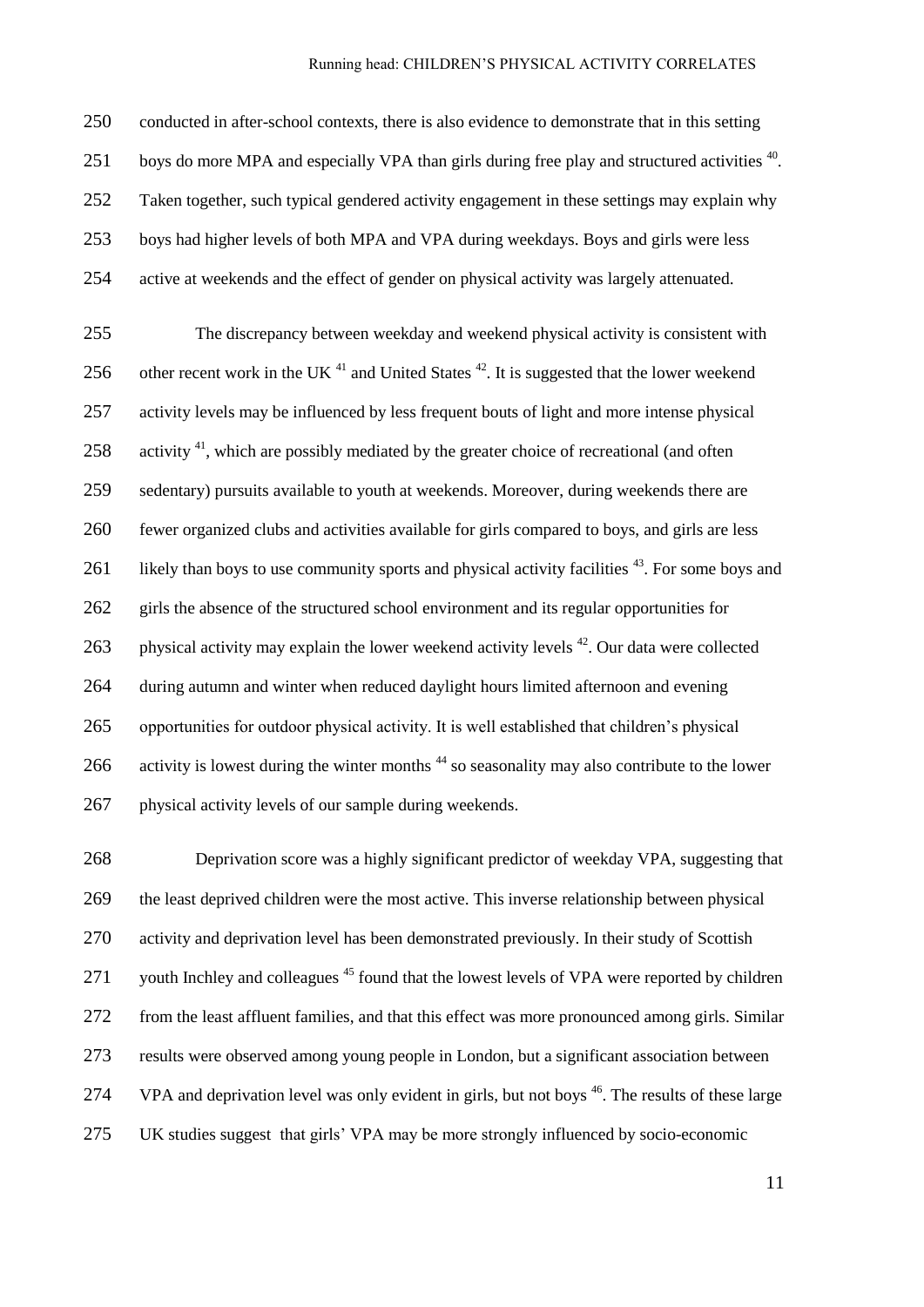status than boys', possibly because greater opportunities exist for boys to participate in 277 structured and unstructured forms of VPA, such as sports clubs and active play, respectively. The fact that our data revealed how gender and deprivation score were the most significant predictors of weekday VPA lends some support to the supposition that there may be an additive effect of gender and socio-economic status putting girls from low socio-281 economic backgrounds at particular risk of low physical activity . This perspective though should be considered cautiously as a significant interaction effect between gender and socio-283 economic status was not reported by Inchley et al. or ourselves.

 While such trends between socio-economic status and physical activity are quite consistent, the mechanisms for them are less obvious. Children aged 10-11 years are still relatively dependent on family members to facilitate and reinforce physically active behaviors. A recent qualitative study demonstrated that parental encouragement for physical 288 activity differed depending on socio-economic status . It was concluded that parents of children from high to middle socioeconomic backgrounds used more proactive methods of encouragement (e.g., logistical and financial support, modeling, etc) than parents of children 291 from less affluent backgrounds, who relied more on verbal instructions and demands . Parental encouragement is required for all children regardless of family circumstances, but for 293 it to be effective there needs to be greater investment in safe, open play spaces , and physical activity initiatives that are within all families' fiscal means. Furthermore, low cost interventions such as active travel schemes have potential to influence activity levels of all 296 children, particularly on school days .

 Weekday VPA was inversely associated with BMI suggesting that children with higher BMI values were likely to spend the least time in VPA. Similar observations were 299 reported by Trost et al. who found that obese 11 year olds took part in approximately 15 minutes and 5 minutes less MPA and VPA per day, respectively than non-obese peers. Correlates of physical activity were also measured in this study and it was found that obese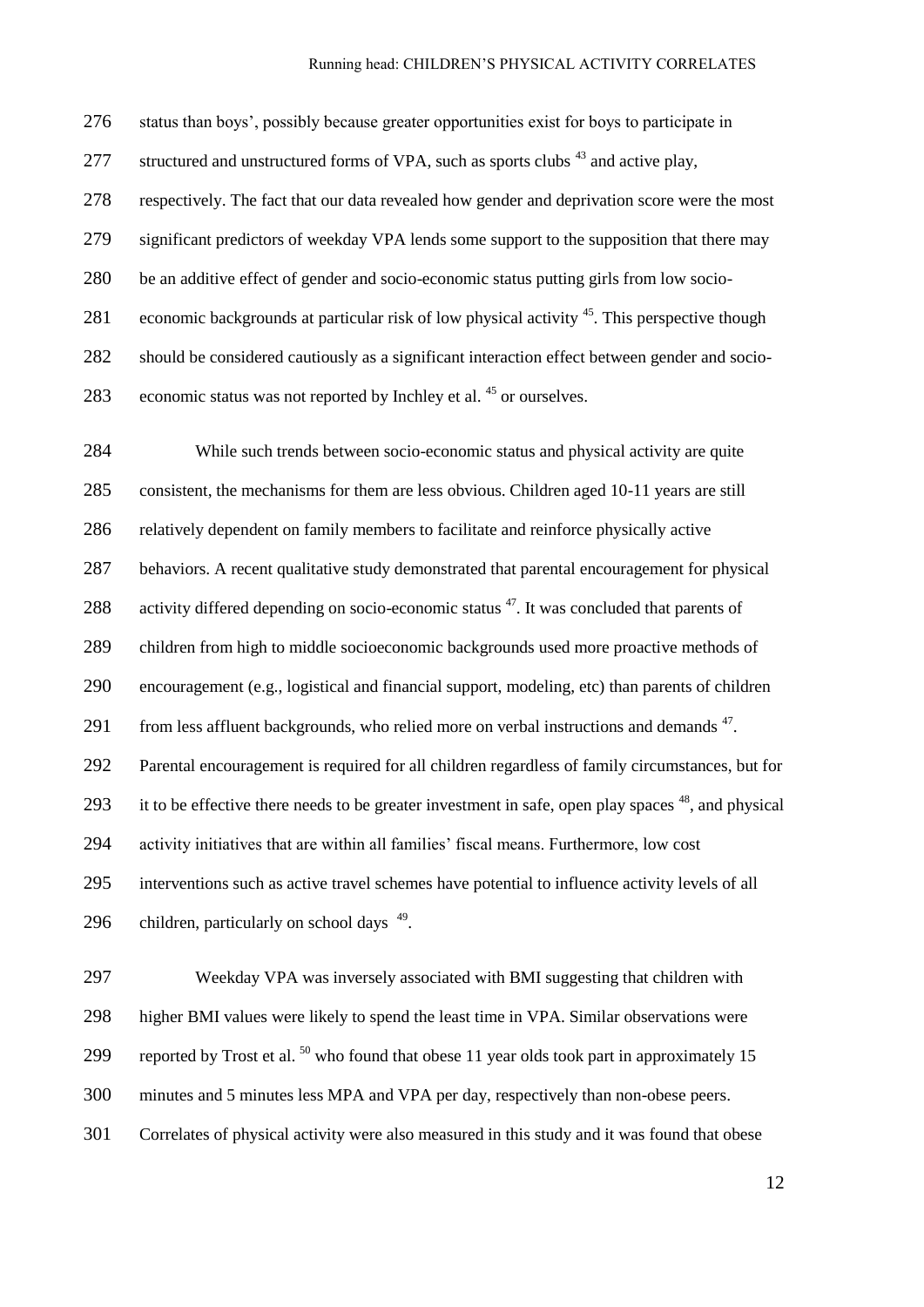| 302 | children had significantly lower levels of self-efficacy, less involvement in community                    |
|-----|------------------------------------------------------------------------------------------------------------|
| 303 | physical activity promoting initiatives, and less likelihood of having their father or male                |
| 304 | guardian model physical activity <sup>50</sup> . This suggests that there are social and environmental     |
| 305 | factors that may explain lower activity levels of overweight youth. Overweight children of                 |
| 306 | upper primary or middle school age have also been shown to posses lower levels of                          |
| 307 | fundamental movement skills than peers with healthy weight status <sup>51</sup> . As fundamental           |
| 308 | movement skill proficiency is associated with participation in organized physical activities <sup>52</sup> |
| 309 | this may explain in part the inverse relationship between adiposity and physical activity                  |
| 310 | levels. Consistent with the YPAPM, lack of movement skill competence may lead to reduced                   |
| 311 | physical activity enjoyment $^{53}$ perceived competence $^{54}$ , and self-efficacy $^{50}$ . Thus, it is |
| 312 | probable that a number of interlinked factors mediate the impact of weight status on VPA.                  |
| 313 | Playground spatial area was the fourth significant predictor of weekday VPA, which                         |
| 314 | concurs with previous studies reporting positive associations between the size of school                   |
| 315 | environments and physical activity <sup>55-56</sup> . The significance of playground area reinforces the   |
| 316 | important role of recess periods and outdoor physical education classes as regular                         |
| 317 | opportunities for health-enhancing physical activity. The data were collected during the                   |
| 318 | autumn and winter months when grassed areas were often wet and as a result children were                   |
| 319 | only allowed to use the tarmac playground areas during recess and outdoor physical                         |
| 320 | education. The positive association between playground area and VPA supports the notion                    |
| 321 | that children are more likely to be active when outdoors <sup>17</sup> and with optimal amounts of space   |
| 322 | to play in <sup>55-56</sup> . However, during recess in particular, interactions between area type, adult  |
| 323 | supervision, and equipment have been shown to have stronger effects on MVPA than area                      |
| 324 | size alone <sup>56</sup> , suggesting that space may be only one aspect of the school environment that can |
| 325 | facilitate physical activity. On the basis of these results, a combination of strategies to engage         |
| 326 | children in physical activity during unstructured settings such as recess is required. Simple              |
| 327 | cost effective methods like maximizing playtime duration and installing playground markings                |
| 328 | have been shown to be effective <sup>57</sup> . Other approaches such as making play and sports            |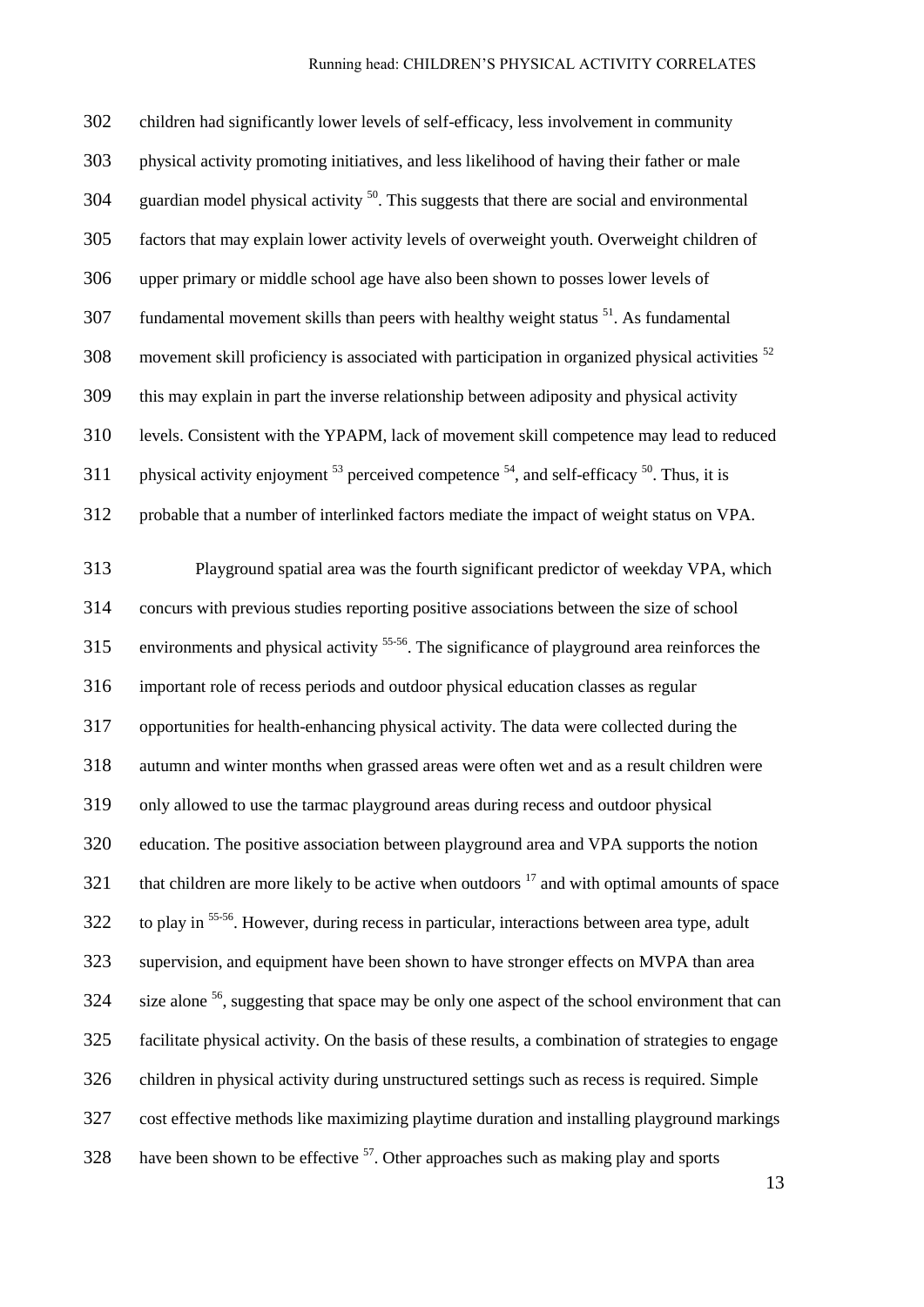329 equipment available have impacted on physical activity, particularly among girls  $^{58}$ , though the implementation of such approaches during short recess periods may be problematic and not necessarily increase activity levels.

 It was interesting to note that perceived sport competence was a significant predictor of weekday VPA in the model before playground space was added, but not after (though in all cases it actually improved the overall model fit). This analysis suggests that the size of the playground area had more influence on weekday VPA than perceived sport competence. This implies that the size of the playground space facilitates children's VPA independent of children's perceptions of technical or physical competence. Potentially girls may benefit most from having more playground space, which typically is dominated by boys playing games such as soccer<sup>39</sup>. Larger playground spaces may allow girls greater opportunities for VPA away from boys, and without the need for girls to engage in sport related activities  $^{59}$ . As a result of the significant role played by sport competence in each of the models, interaction terms were constructed between sport competence and each of the significant predictors. The only significant interaction was between sport competence and gender, signifying that perceived sport competence had a greater influence over boys' rather than girls' weekday VPA. Previous studies have also reported stronger associations for boys compared to girls 346 between perceived sport competence and, MVPA  $^{25}$ , and change in pedometer step counts  $^{60}$ . The exact reasons for these gender differences are not clear. It is possible that differences in 348 perceived sport competence reflect boys' superior actual competence . Alternatively, it has been suggested that boys and girls have similar perceptions of sport competence but that girls are more modest, and boys more extravagant when rating themselves on this self-perception sub-domain  $^{61}$ .

 The strengths of this study were the use of objectively assessed physical activity to describe MPA and VPA and the division of the week into weekdays and weekends. In addition, the multi-level analyses accounted for the nested nature of the children within the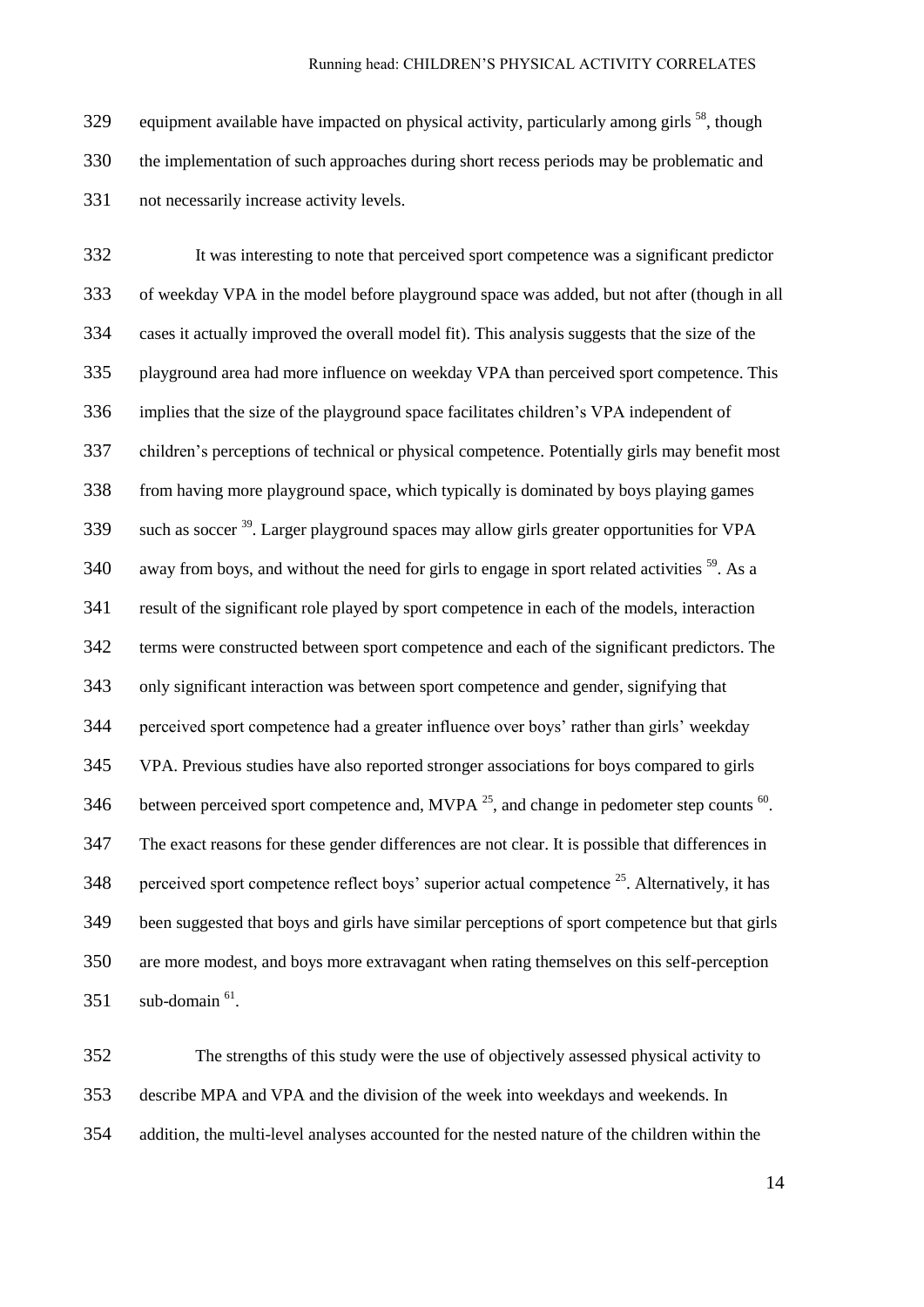schools and also allowed school level correlates to be analyzed. Furthermore, the study included a range of enabling, predisposing, and demographic correlates, which according to 357 the YPAPM<sup>7</sup> work in combination to influence youth physical activity behavior. There were also limitations, the most important was the use of a cross-sectional research design which precludes conclusions being made about causality. The children were sampled from 8 schools, which may have contributed to a lack of power in the analyses. Had the sample been larger, more correlates may have demonstrated significant associations with the outcome variables. A greater range of correlates, and in particular the inclusion of reinforcing factors would have 363 better reflected the range of influential correlates proposed in the YPAPM<sup>7</sup>. The number of children excluded from the data analysis due to insufficient number of valid days of accelerometer wear suggests that procedures to ensure compliance to the monitoring protocol required improvement. Indeed, the lack of consensus over the minimum number of required days of valid accelerometer data may raise a doubt over whether a minimum of 3 days accelerometer data were sufficiently representative, particularly in relation to the weekend period. While more stringent inclusion criteria were an option, 3 days is a commonly used standard that has been applied in similar studies <sup>41, 62, 63</sup>, possibly because it strikes a pragmatic balance between representativeness of the data and inclusion of participants for analysis.

 Of the correlates measured gender was the most significant predictor of physical activity regardless of intensity or period of the week. In addition to gender, weekday VPA was significantly associated with deprivation scores, BMI values, and playground area, suggesting that the most vigorously active children were boys from the least deprived families, who were relatively lean, and who had access to the most playground space. The results reinforce the identification of girls as a target population for intervention programs. Moreover, the findings underline the utility of theoretical frameworks such as the YPAPM to inform and develop such programs.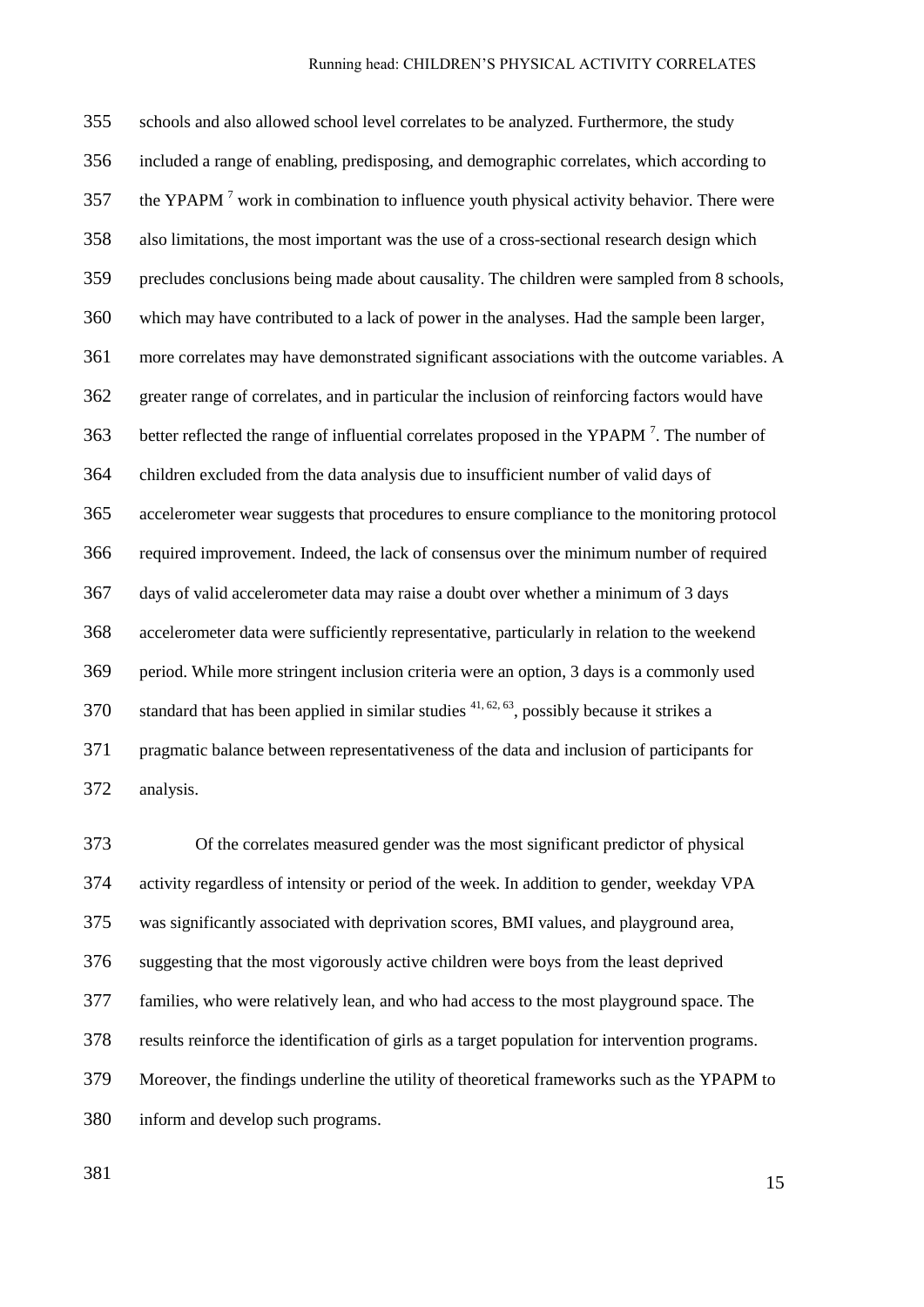| 382 |    | <b>References</b>                                                              |
|-----|----|--------------------------------------------------------------------------------|
| 383 | 1. | Department of Health. At Least Five a Week. London: Crown Copyright;           |
| 384 |    | 2004.                                                                          |
| 385 | 2. | Singh AS, Mulder C, Twisk JW, van Mechelen W, Chinapaw MJ. Tracking of         |
| 386 |    | childhood overweight into adulthood: a systematic review of the literature.    |
| 387 |    | Obes Rev. Sep 2008;9:474-488.                                                  |
| 388 | 3. | van Sluijs EMF, McMinn AM, Griffin SJ. Effectiveness of interventions to       |
| 389 |    | promote physical activity in children and adolescents: Systematic review of    |
| 390 |    | controlled trials. Br Med J. 2007;335:703. doi: 10.1136/bmj.39320.843947.BE    |
| 391 | 4. | Baranowski T, Jago R. Understanding the mechanisms of change in children's     |
| 392 |    | physical activity programs. Exerc Sports Sci Rev. 2005;33:163-168.             |
| 393 | 5. | Council for Physical Education for Children. Physical Activity for Children: A |
| 394 |    | Statement of Guidelines. Reston, VA: NASPE Publications; 1998.                 |
| 395 | 6. | Van der Horst K, Paw MJCA, Twisk JWR, Van Mechelen W. A brief review           |
| 396 |    | on correlates of physical activity and sedentariness in youth. Med Sci Sports  |
| 397 |    | <i>Exerc.</i> 2007;39:1241-1250.                                               |
| 398 | 7. | Welk GJ. The Youth Physical Activity Promotion Model: A conceptual bridge      |
| 399 |    | between theory and practice. Quest. 1999;51:5-23.                              |
| 400 | 8. | Green LW. A resource for instructors, students, health practitioners, and      |
| 401 |    | researchers using: The PRECEDE-PROCEED model for health program                |
| 402 |    | planning and evaluation 2007. Available at: http://lgreen.net/index.html.      |
| 403 |    | Accessed 27th October, 2009.                                                   |
| 404 | 9. | National Institute for Health and Clinical Excellence. Promoting Physical      |
| 405 |    | Activity for Children and Young People. London: NICE; 2009.                    |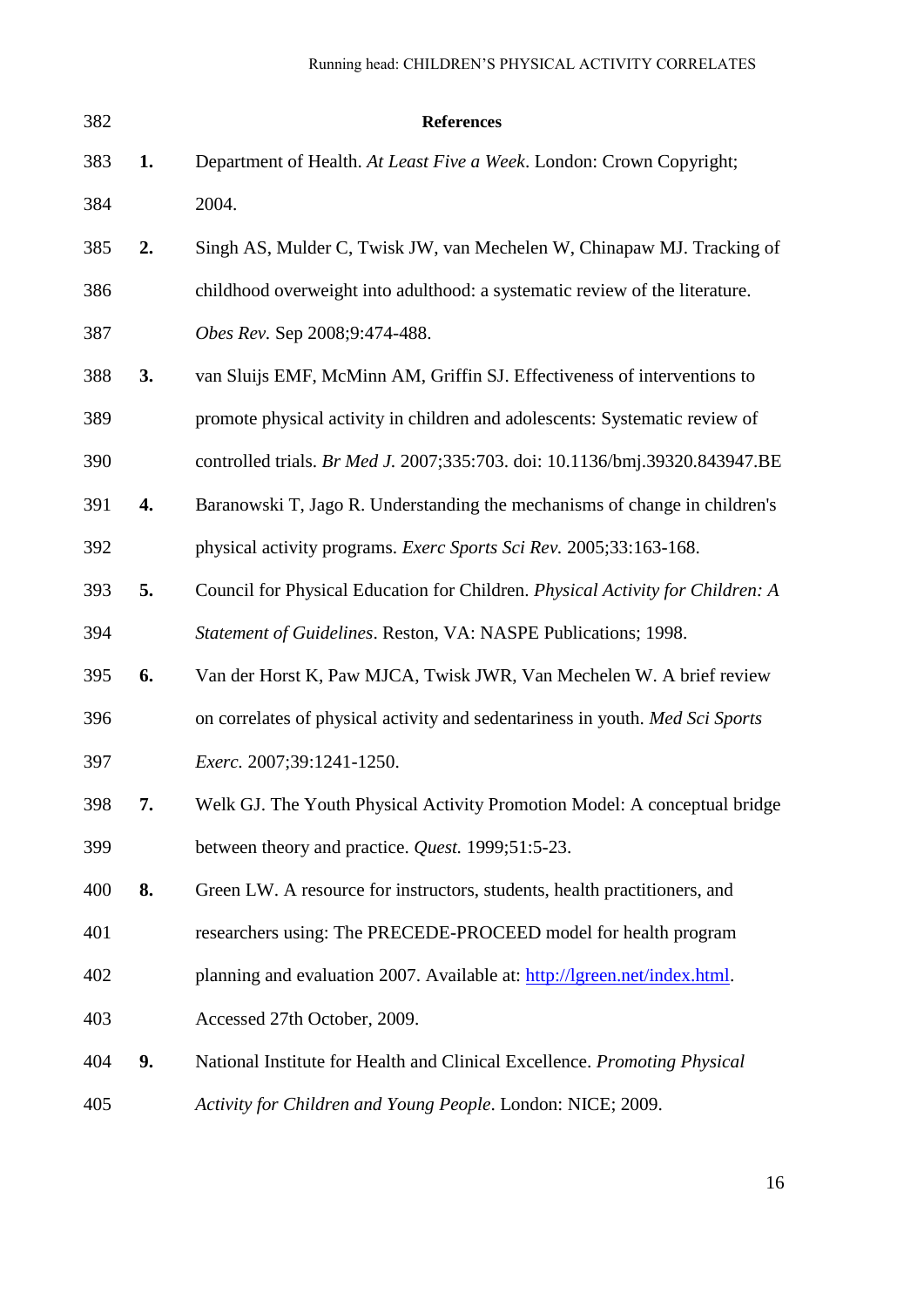| 406 | 10. | United States Department of Health and Human Services. 2008 Physical             |
|-----|-----|----------------------------------------------------------------------------------|
| 407 |     | Activity Guidelines for Americans. Washington, DC: ODPHP Publications;           |
| 408 |     | 2008.                                                                            |
| 409 | 11. | Ekelund U, Anderssen SA, Froberg K, Sardinha LB, Andersen LB, Brage S.           |
| 410 |     | Independent associations of physical activity and cardiorespiratory fitness with |
| 411 |     | metabolic risk factors in children: the European Youth Heart Study.              |
| 412 |     | Diabetologia. 2007;50:1832-1840.                                                 |
| 413 | 12. | Hopkins ND, Stratton G, Tinken TM, et al. Relationships between measures of      |
| 414 |     | fitness, physical activity, body composition and vascular function in children.  |
| 415 |     | Atherosclerosis. May 2009;204:244-249.                                           |
| 416 | 13. | Sardinha LB, Baptista F, Ekelund U. Objectively measured physical activity       |
| 417 |     | and bone strength in 9 year old boys and girls. Pediatrics. 2008;122:e728-       |
| 418 |     | e736.                                                                            |
| 419 | 14. | Parfitt G, Pavey T, Rowlands AV. Children's physical activity and                |
| 420 |     | psychological health: the relevance of intensity. Acta Paediatr. 2009;98:1037-   |
| 421 |     | 1043.                                                                            |
| 422 | 15. | Spadano JL, Must A, Bandini LG, Dallal GE, Dietz WH. Energy cost of              |
| 423 |     | physical activities in 12 y old girls: MET values and the influence of body      |
| 424 |     | weight. Int J Obes. 2003;27:1528-1533.                                           |
| 425 | 16. | Kriemler S, Hebestreit H, Mikami S, Bar-Or T, Ayub BV, Bar-Or O. Impact          |
| 426 |     | of a single exercise bout on energy expenditure and spontaneous physical         |
| 427 |     | activity of obese boys. Pediatr Res. 1999;46:40-44.                              |
| 428 | 17. | Sallis JF, Prochaska JJ, Taylor WC. A review of correlates of physical activity  |
| 429 |     | of children and adolescents. Med Sci Sports Exerc. 2000;32:963-975.              |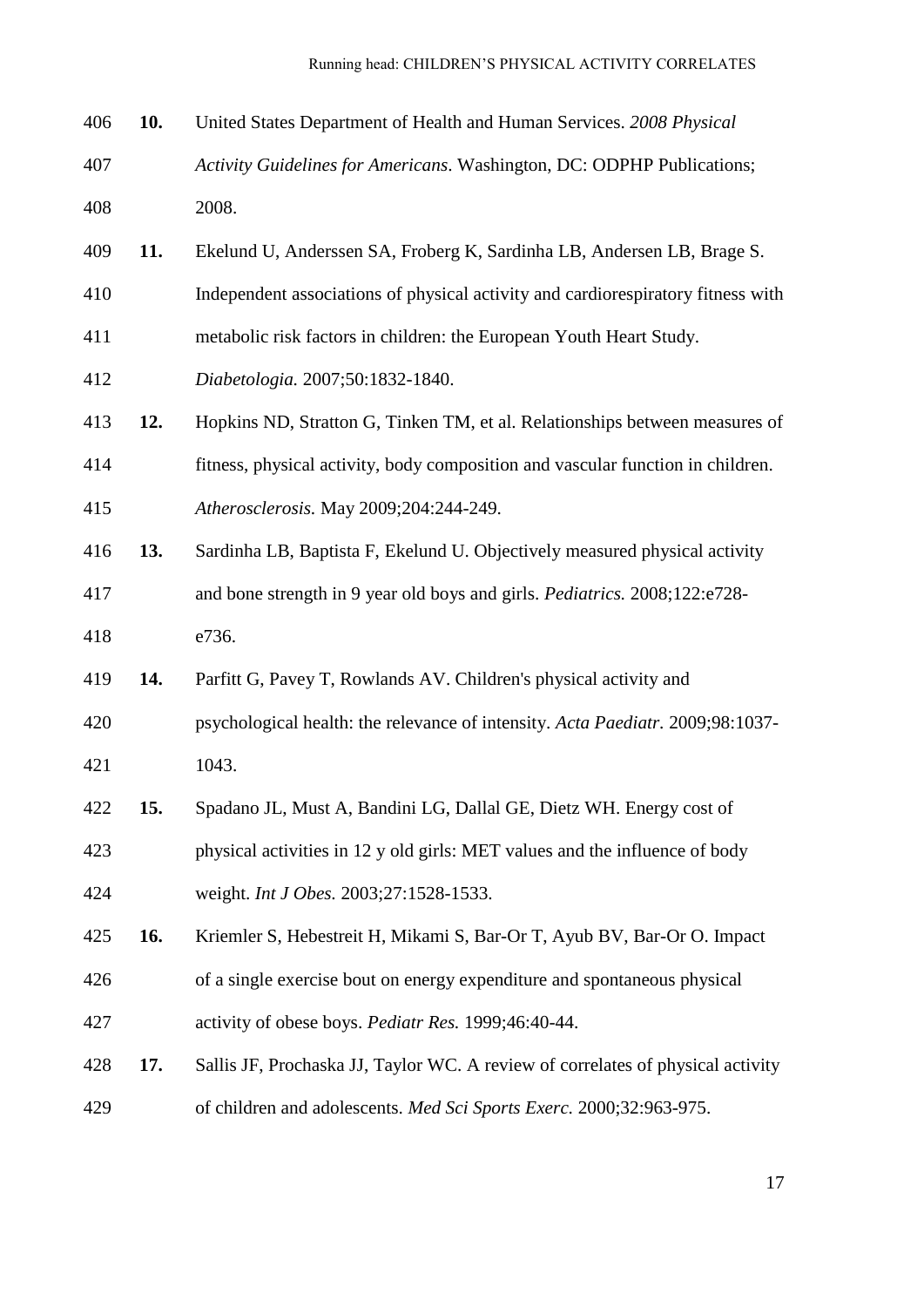| 430 | 18. | Morgan PJ, Okely AD, Cliff DP, Jones RA, Baur LA. Correlates of               |
|-----|-----|-------------------------------------------------------------------------------|
| 431 |     | objectively measured physical activity in obese children. Obes. 2009;16:2634- |
| 432 |     | 2641.                                                                         |
| 433 | 19. | Lovasi GS, Weiss JC, Hoskins R, et al. Comparing a single stage geocoding     |
| 434 |     | method to a multi-stage geocoding method: How much and where do they          |
| 435 |     | disagree? Int J Health Geographics. 2007;6(12). doi:10.1186/1476-072X-6-      |
| 436 |     | 12.                                                                           |
| 437 | 20. | Mirwald RL, Baxter-Jones ADG, Bailey DA, Beunen GP. An assessment of          |
| 438 |     | maturity from anthropometric measurements. Med Sci Sports Exerc.              |
| 439 |     | 2002;34:689-694.                                                              |
| 440 | 21. | Department for Communities and Local Government. The English Indices of       |
| 441 |     | Deprivation 2007. Wetherby: Communities and Local Government                  |
| 442 |     | Publications; 2008.                                                           |
| 443 | 22. | Census.ac.uk. National Statistics Postcode Directory. 2008. Available at      |
| 444 |     | http://census.ac.uk/guides/Lookup_tables.aspx. Accessed 15th January, 2009.   |
| 445 | 23. | Whitehead JR. A study of children's physical self-perceptions using an        |
| 446 |     | adapted physical self-perception profile questionnaire. Ped Exerc Sci.        |
| 447 |     | 1995;7:132-151.                                                               |
| 448 | 24. | Crocker PRE, Ekelund RC, Kowalski KC. Children's physical activity and        |
| 449 |     | physical self-perceptions. <i>J Sports Sci.</i> 2000;18:383-394.              |
| 450 | 25. | Raudsepp L, Liblik R, Hannus A. Children's and adolescents' physical self-    |
| 451 |     | perceptions as related to moderate to vigorous physical activity and physical |
| 452 |     | fitness. Ped Exerc Sci. 2002;14:97-106.                                       |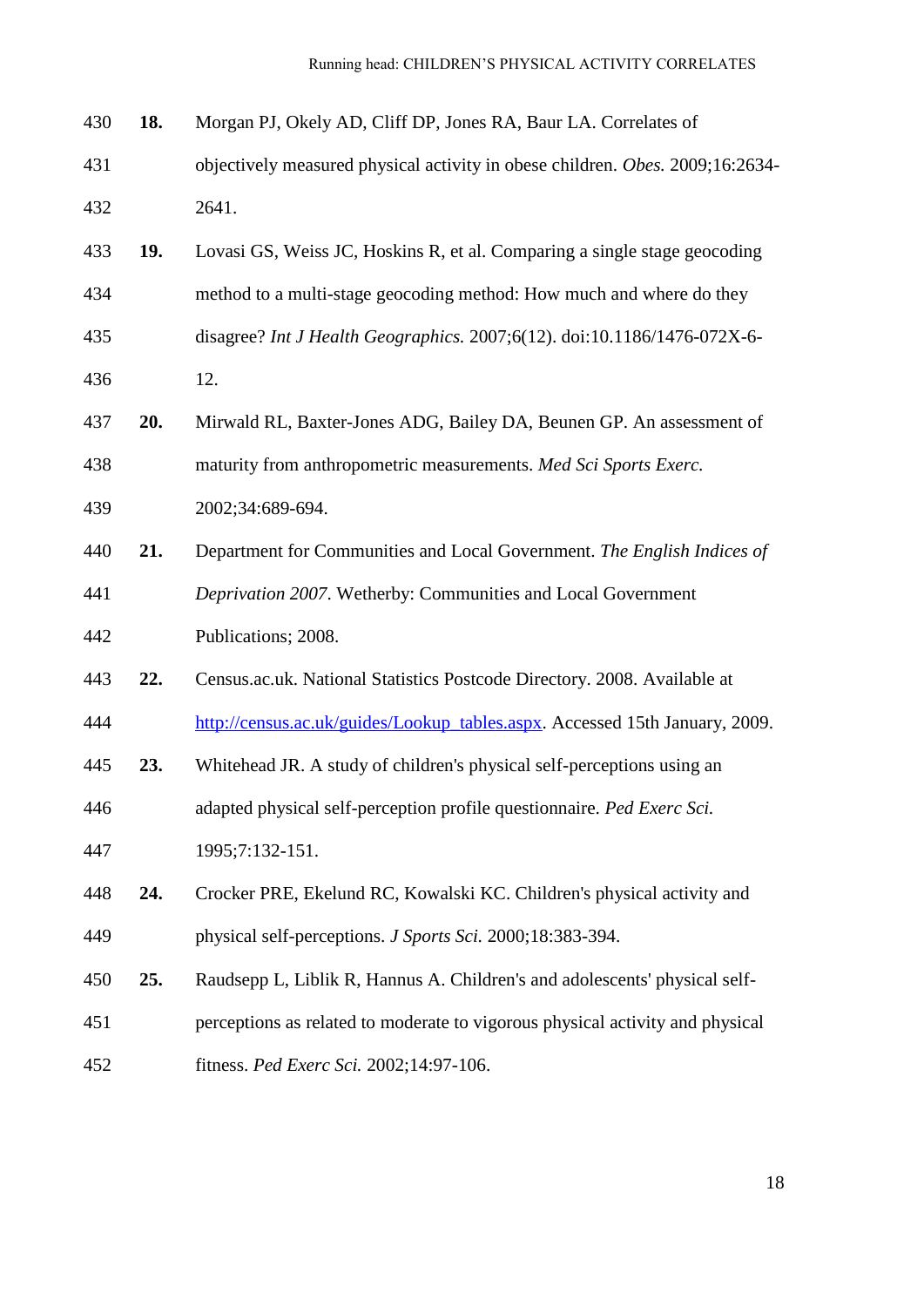- **26.** Trost SG, Ward DS, Moorehead SM, Watson PD, Riner W, Burke JR.
- Validity of the Computer Science and Application (CSA) activity monitor in children. *Med Sci Sports Exerc.* 1998;30:629-633.
- **27.** Catellier DJ, Hannan PJ, Murray DM, et al. Imputation of missing data when measuring physical activity by accelerometry. *Med Sci Sports Exerc.*
- 
- 2005;37(Suppl):S555-S562.
- **28.** Mattocks C, Ness AR, Leary SD, et al. Use of accelerometers in a large field- based study of children: Protocols, design issues, and effects on precision. *J Phys Activity Health.* 2008;5(Supp. 1):S98-S111.
- **29.** Goldstein H. *Mulitlevel Statistical Models*. 2nd ed. London: Arnold; 1995.
- **30.** Twisk JWR. *Applied Multilevel Analysis*. Cambridge: Cambridge University Press; 2006.
- **31.** Sherar LB, Esliger DW, Baxter-Jones ADG, Trembaly MS. Age and gender differences in youth physical activity: Does physical maturity matter? *Med Sci Sports Exerc.* 2007;39:830-835.
- **32.** Fairclough SJ, Butcher ZH, Stratton G. Primary school children's health
- enhancing physical activity patterns: the school as a significant environment. *Educ 3-13.* 2008;36:371-381.
- **33.** Guinhouya BC, Lemdani M, Apete GK, Durocher A, Vilheim C, Hubert H.
- How school time physical activity is the 'big one' for daily activity among
- schoolchildren: a semi experimental approach. *J Phys Activity Health.*
- 2009;6:510-519.
- **34.** Beighle A, Morgan CF, Le Masurier GC, Pangrazi RP. Children's physical activity during recess and outside school. *J School Health.* 2006;76:516-520.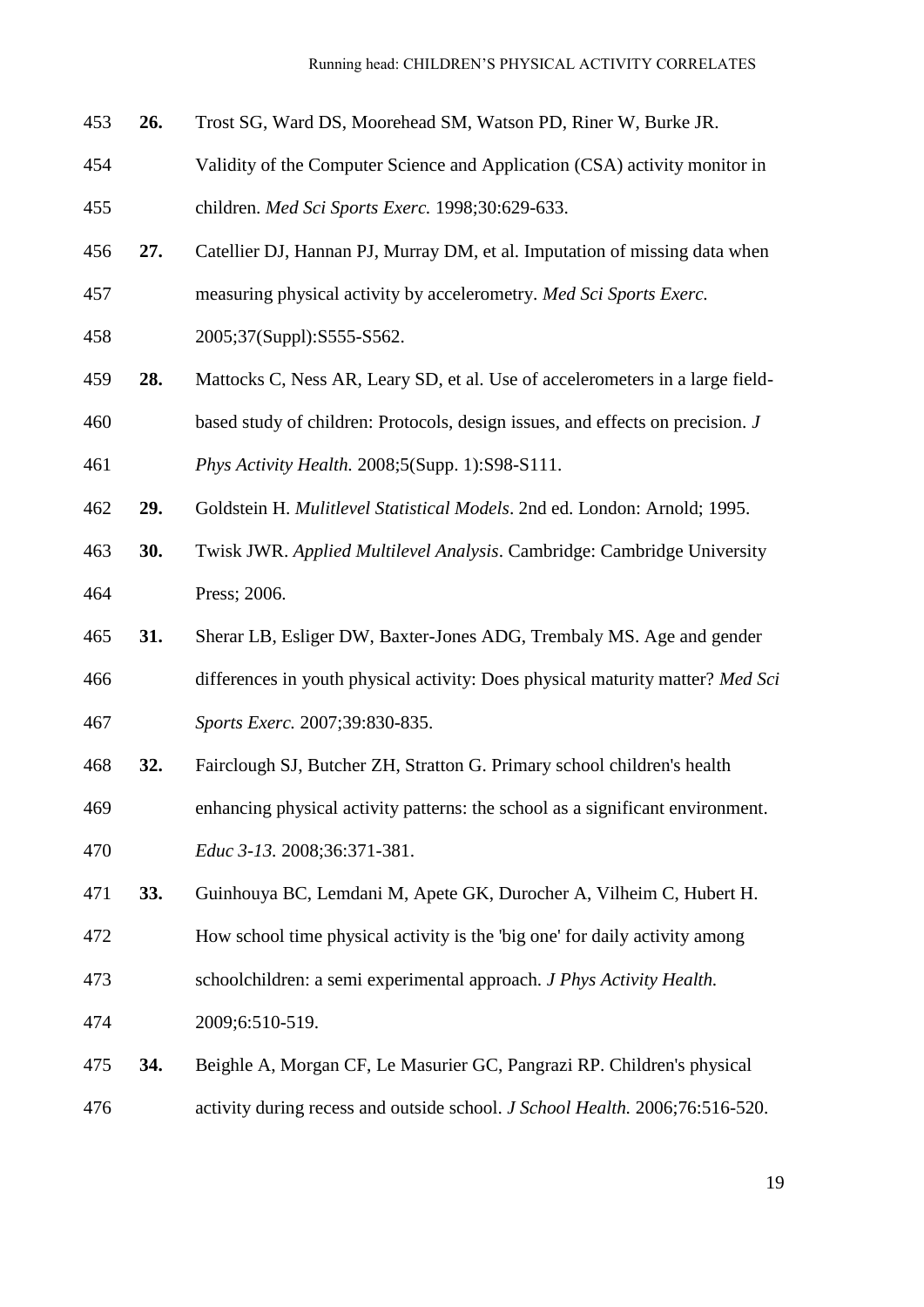| 477 | 35. | Fairclough SJ, Stratton G. A review of physical activity levels during       |
|-----|-----|------------------------------------------------------------------------------|
| 478 |     | elementary school physical education. J Teach Phys Educ. 2006;25:240-258.    |
| 479 | 36. | Booth ML, Okley T, McLellan L, et al. Mastery of fundamental motor skills    |
| 480 |     | among New South Wales school students: prevalence and sociodemographic       |
| 481 |     | distribution. J Sci Med Sport. 1999;2:93-105.                                |
| 482 | 37. | Carroll B, Loumidis J. Children's perceived competence and enjoyment in      |
| 483 |     | physical education and physical activity activity outside school. Eur Phys   |
| 484 |     | Educ Rev. 2001;7:24-43.                                                      |
| 485 | 38. | Hilland TA, Stratton G, Vincon D, Fairclough SJ. The Physical Education      |
| 486 |     | Predisposition Scale: Preliminary development and validation. J Sports Sci.  |
| 487 |     | 2009;27:1555-1563                                                            |
| 488 | 39. | Ridgers ND, Stratton G, Fairclough SJ. Physical activity levels of children  |
| 489 |     | during school playtime. Sports Med. 2006;36:359-371.                         |
| 490 | 40. | Trost SG, Rosenkranz RR, Dzewaltowski DA. Physical activity levels among     |
| 491 |     | children attending after-school programs. Med Sci Sports Exerc. 2008;40:622- |
| 492 |     | 629.                                                                         |
| 493 | 41. | Rowlands AV, Pilgrim EL, Eston RG. Patterns of habitual activity across      |
| 494 |     | weekdays and weekend days in 9-11 year old children. Prev Med.               |
| 495 |     | 2008;46:317-324.                                                             |
| 496 | 42. | Treuth MS, Catellier DJ, Schmitz KH, et al. Weekend and weekday patterns of  |
| 497 |     | physical activity in overweight and normal-weight adolescent girls. Obes.    |
| 498 |     | 2007;15:1782-1788.                                                           |
| 499 | 43. | Sport England. Young People and Sport in England, 2002. London: Sport        |
| 500 |     | England; 2003.                                                               |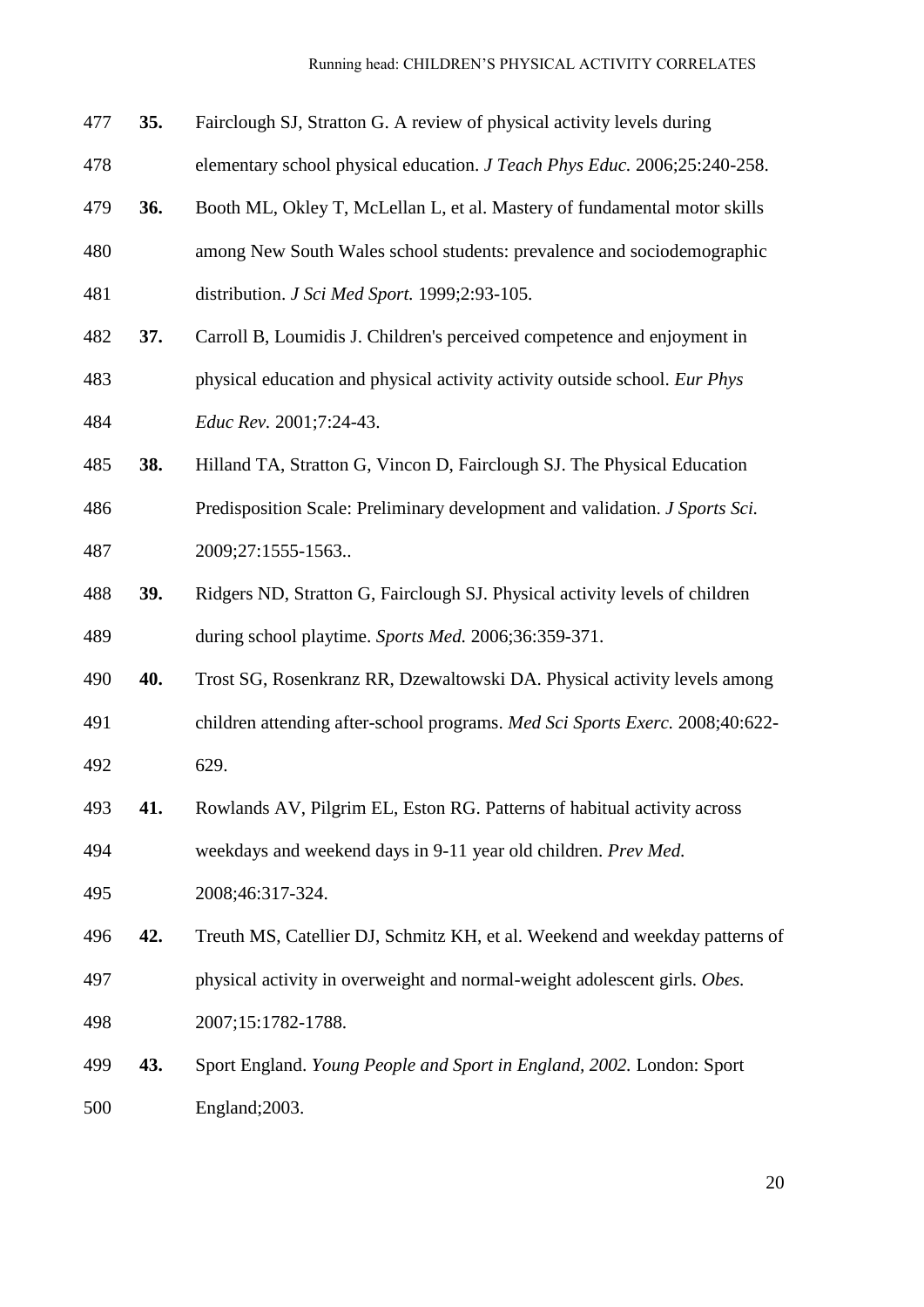- **44.** Riddoch CJ, Mattocks C, Deere K, et al. Objective measurement of levels and patterns of physical activity. *Arch Dis Child.* 2007;92:963-969.
- **45.** Inchley JC, Currie DB, Todd JM, Akhtar PC, Currie CE. Persistent socio-demographic differences in physical activity among Scottish schoolchildren
- 1990-2002. *Eur J Pub Health.* Aug 2005;15:386-388.
- **46.** Brodersen NH, Steptoe A, Boniface DR, Wardle J. Trends in physical activity
- and sedentary behaviour in adolescence: ethnic and socioeconomic

differences. *Br J Sports Med.* 2007;41:140-144.

- **47.** Brockman R, Jago R, Fox KR, Thompson JL, Cartwright K, Page AS. "Get off
- the sofa and go and play": family and socioeconomic influences on the
- physical activity of 10-11 year old children. *BMC Pub Health.*

2009;9(253):doi:10.1186/1471-2458-1189-1253.

- **48.** Babey SH, Hastert TA, Yu H, Brown ER. Physical activity among
- adolescents. When do parks matter? *Am J Prev Med.* Apr 2008;34:345-348.
- **49.** Faulkner GEJ, Buliung RN, Flora PK, Fusco C. Active school transport,
- physical activity levels and body weight of childen and youth: A systematic

review. *Prev Med.* 2009;48:3-8.

- **50.** Trost SG, Kerr L, Pate RR. Physical activity and determinants of physical activity in obese and non-obese children. *Int J Obes.* 2001;25:822-829.
- **51.** Okely AD, Booth M, Chey T. Relationships between body composition and fundamental movement skills among children and adolescents. *Res Q Exerc Sport.* 2004;75:238-247.
- **52.** Okely AD, Booth ML, Patterson JW. Relationship of physical activity to fundamental movement skills among adolescents. *Med Sci Sports Exerc.*
- 2001;33:1899-1904.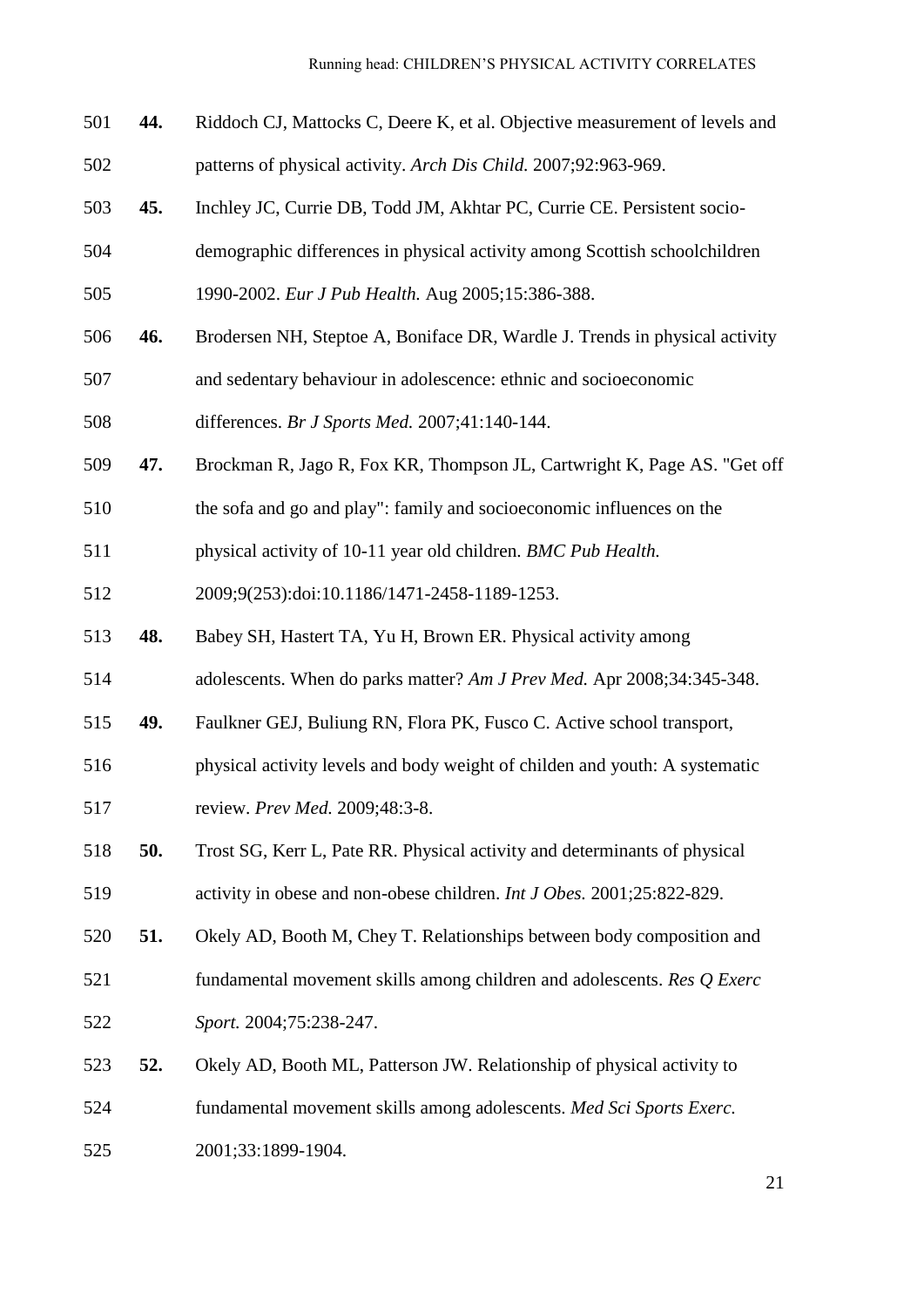- **53.** Okely AD, Booth ML. Relationship of enjoyment of physical activity and preferred activities to fundamental movement skill proficiency in young children. *Int J Behav Med.* 2000;7(Suppl.):151.
- **54.** Stodden DF, Goodway JD, Langendorfer SJ, et al. A developmental
- perspective on the role of motor skill competence in physical activity: An
- emergent perspective. *Quest.* 2008;60:290-306.
- **55.** Cradock AL, Melly SJ, Allen JG, Morris JS, Gortmaker SL. Characteristics of school campuses and physical activity among youth. *Am J PrevMed.*
- 2007;33:106-113.
- **56.** Sallis JF, Conway TL, Prochaska JJ, McKenzie TL, Marshall S, Brown M. The association of school environments with youth physical activity. *Am J Pub Health.* 2001;91:618-620.
- **57.** Ridgers ND, Stratton G, Fairclough SJ, Twisk JWR. Long-term effects of playground markings and physical structures on children's recess physical activity levels. *Prev Med.* 2007;44:393-397.
- **58.** Verstraete SJM, Cardon GM, De Clercq DLR, De Bourdeadhuij I. Increasing
- children's physical activity levels during recess periods in elementary schools:
- The effects of providing games equipment. *Eur J Pub Health.* 2006;16:415-
- 419.
- **59.** Pellegrini AD, Smith PK. School recess: Implications for education and development. *Rev Educational Res.* 1993;63:51-67.
- **60.** Morgan CF, Vincent Graser S, Pangrazi RP. A prospective study of pedometer-determined physical activity and physical self-perceptions in
- children. *Res Q Exerc Sport.* 2008;79:133-140.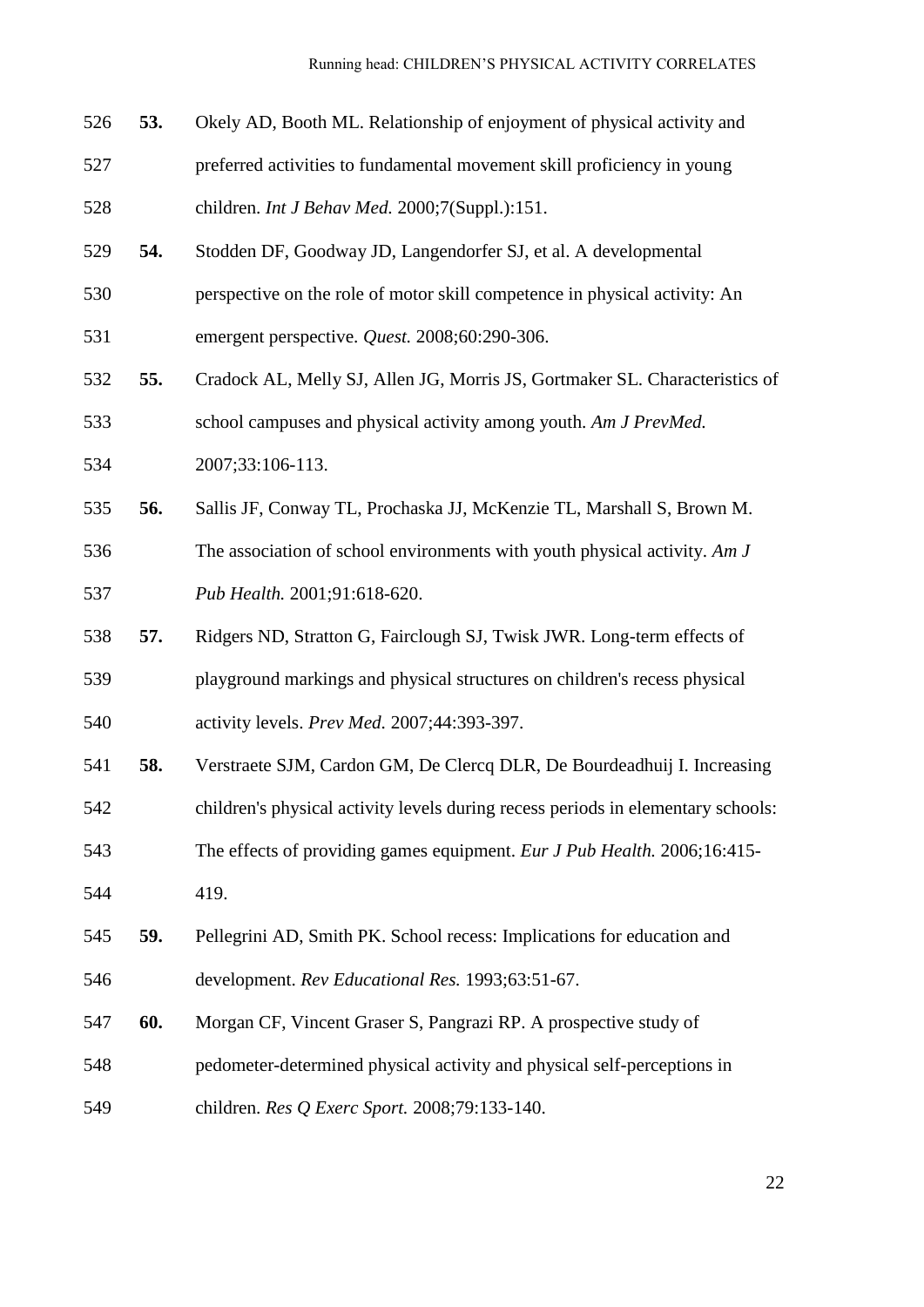- **61.** Ladd GW, Price JM. Promoting children's cognitive and social competence:
- The relation between parents' and children's perceived and actual physical competence. *Child Dev.* 1986;57:446-460.
- **62.** Cooper AR, Wedderkop N, Jago R, et al. Longitudinal associations of cycling to school with adolescent fitness. *Prev Med.* 2008;47:324-328.
- **63.** Jago R, Fox KR, Page AS, Brockman R, Thompson JL. Physical activity and
- sedentary behaviour typologies of 10-11 year olds. *Int J Behav Nutr Phys Act.*
- 2010;7:59, doi: 10.1186/1479-5868-7-59.
- 
-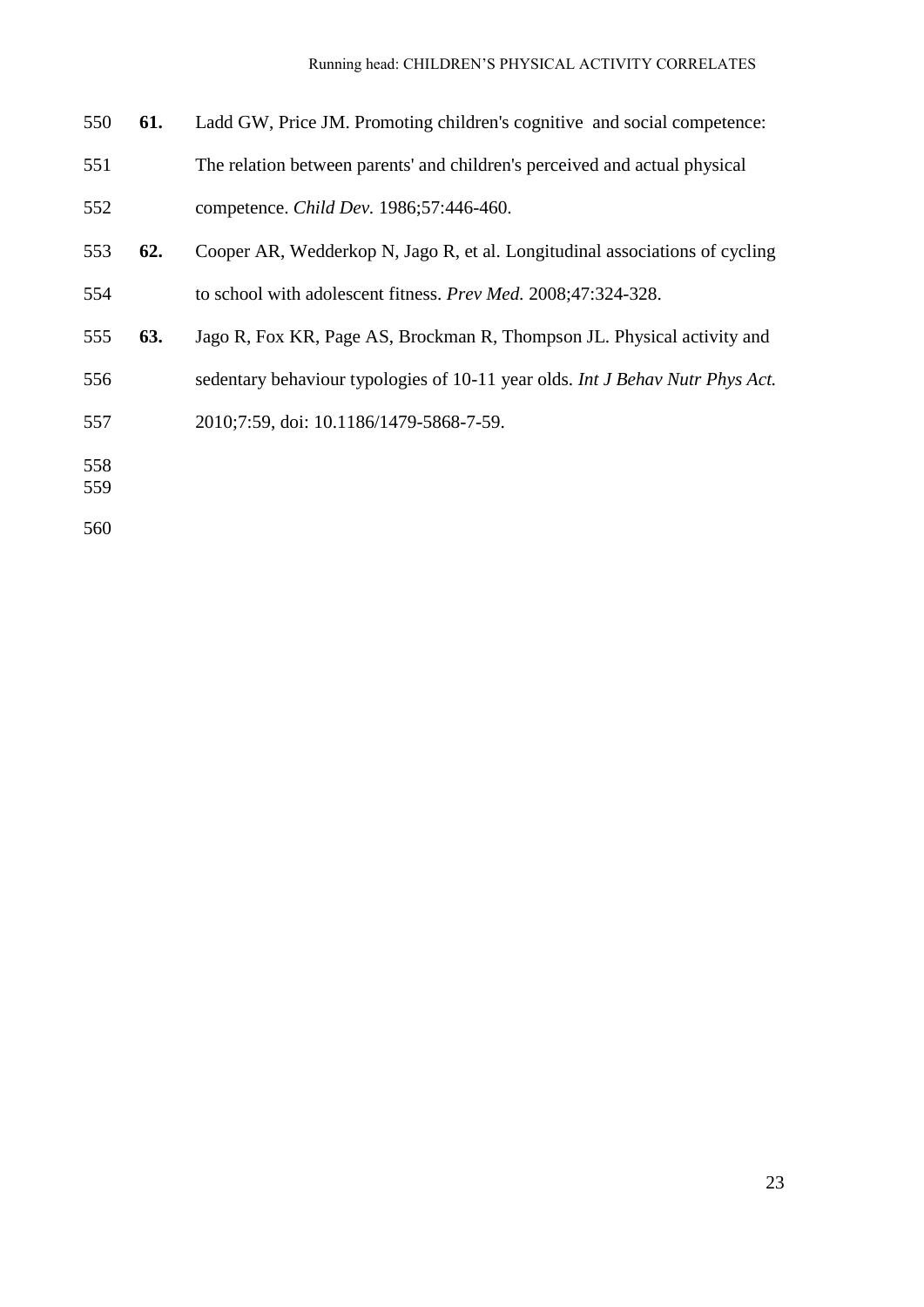|                           | Boys ( $n = 78$ ) | Girls $(n = 97)$ | $\boldsymbol{p}$ | $\boldsymbol{d}$ |
|---------------------------|-------------------|------------------|------------------|------------------|
| Age $(yr)$                | 10.7(0.3)         | 10.6(0.3)        | .013             | 0.33             |
| Stature (cm)              | 145.1(6.8)        | 144.3(6.4)       | .43              | 0.12             |
| Body mass (kg)            | 39.2(8.3)         | 37.3(8.0)        | .14              | 0.23             |
| BMI $(m \cdot kg^{-2})$   | 18.5(3.1)         | 17.8(3.2)        | .17              | 0.22             |
| Years from APHV (yr)      | $-2.8(0.5)$       | $-1.3(0.5)$      | < .0001          | 3.14             |
| Deprivation score         | 19.1(11.1)        | 16.5(9.8)        | .10              | 0.25             |
| Physical self-perceptions |                   |                  |                  |                  |
| Sport competence          | 3.13(0.61)        | 2.87(0.58)       | .005             | 0.44             |
| Physical condition        | 3.14(0.64)        | 2.92(0.60)       | .021             | 0.35             |
| Attractive body           | 2.80(0.66)        | 2.58(0.67)       | .036             | 0.33             |
| Physical strength         | 2.96(0.62)        | 2.59(0.56)       | < .0001          | 0.63             |
| Physical self-worth       | 3.08(0.62)        | 2.90(0.65)       | .080             | 0.28             |
| Self-esteem               | 3.28(0.53)        | 3.10(0.63)       | .049             | 0.30             |
| Physical activity         |                   |                  |                  |                  |
| Weekday MPA (min)         | 59.6 (13.2)       | 52.2(10.8)       | < .001           | 0.62             |
| Weekday VPA (min)         | 22.8(9.6)         | 18.5(7.0)        | .001             | 0.52             |
| Weekend MPA (min)         | 53.8 (17.6)       | 46.9(13.2)       | .003             | 0.45             |
| Weekend VPA (min)         | 16.0(10.2)        | 13.1(7.3)        | .044             | 0.33             |

561 Table 1. Boys' and girls' descriptive data  $(M \pm SD)$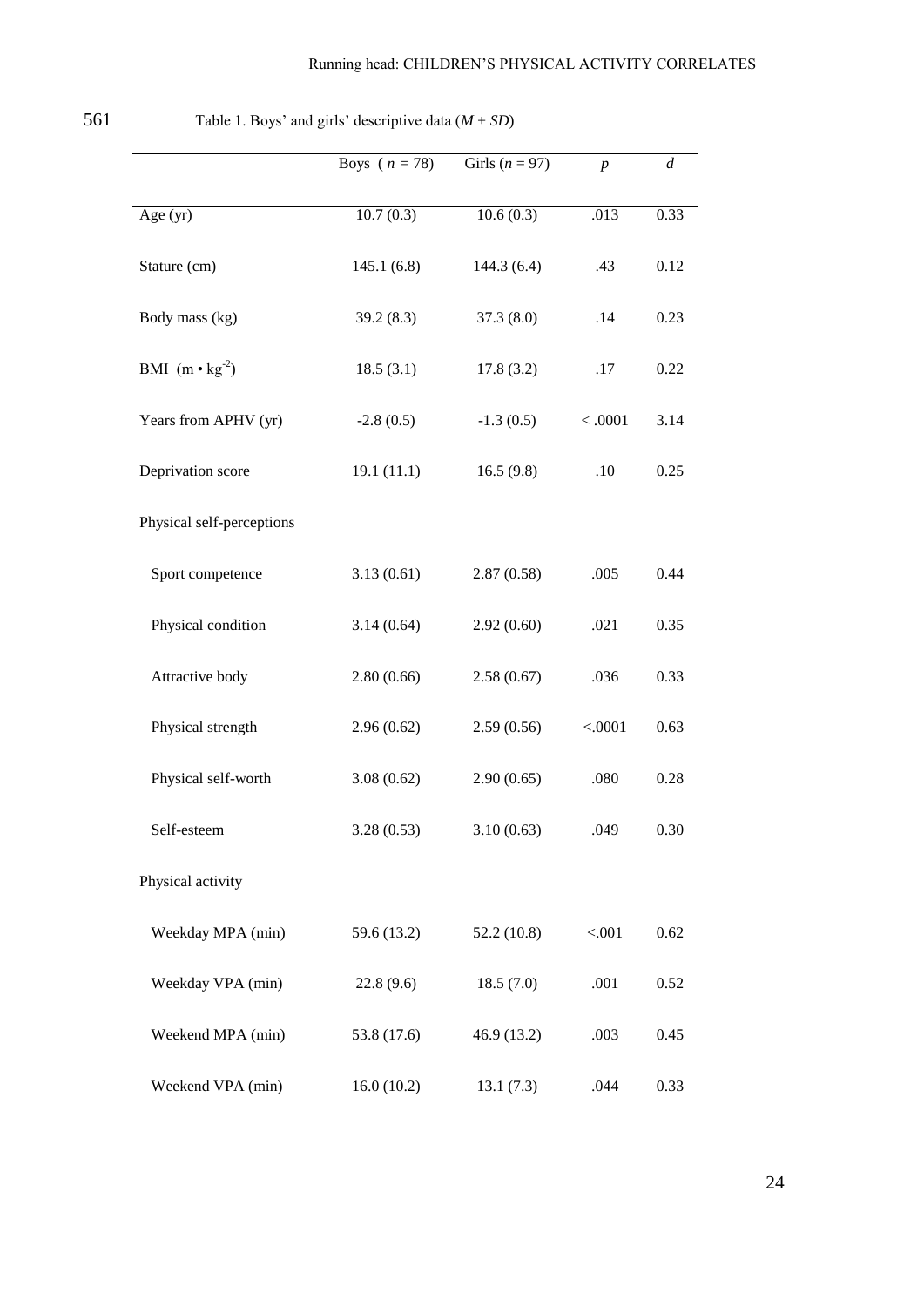| Weekday count $\cdot$ min <sup>-1</sup> | 534.5 (142.2) | 471.8 (121.2) | .002 | 6.62 |
|-----------------------------------------|---------------|---------------|------|------|
| Weekend count $\cdot$ min <sup>-1</sup> | 466.2(208.5)  | 424.4 (147.4) | .123 | 0.23 |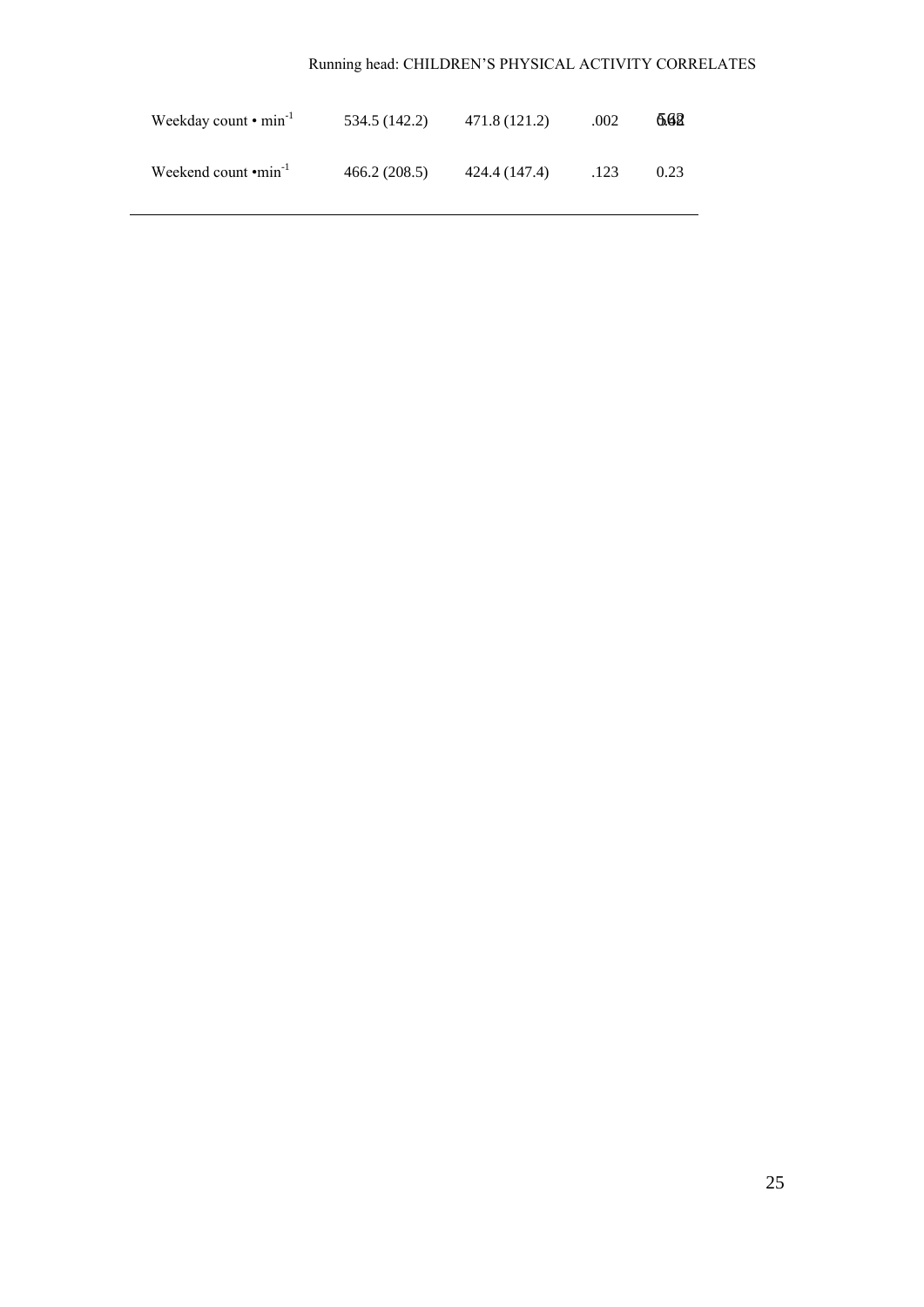| Weekday MPA<br>$B(SE)^a$<br>95% CI<br>Correlate<br>38.27 (1.68)<br>34.98 to 41.56<br>10.86(1.53)<br>7.86 to 13.86 |               |  |                  |                   | Weekday VPA   |                    | 564           |  |
|-------------------------------------------------------------------------------------------------------------------|---------------|--|------------------|-------------------|---------------|--------------------|---------------|--|
|                                                                                                                   |               |  | $\boldsymbol{p}$ | Correlate         | $B(SE)^a$     | 95% CI             | $\frac{8}{5}$ |  |
| Constant                                                                                                          |               |  | $<.001$          | Constant          | 25.96 (3.89)  | 18.34 to 33.58     | $<.001$       |  |
|                                                                                                                   |               |  |                  |                   |               |                    | 566           |  |
| Gender                                                                                                            |               |  | $<.001$          | Gender            | 5.38(1.16)    | 3.11 to 7.65       | $\leq 0.01$   |  |
|                                                                                                                   |               |  |                  | <b>BMI</b>        | $-0.45(0.19)$ | $-0.82$ to $-0.08$ | .018          |  |
|                                                                                                                   |               |  |                  | Deprivation score | $-0.18(0.06)$ | $-0.30$ to $-0.06$ | .5568         |  |
|                                                                                                                   |               |  |                  | Playground area   | 0.002(0.001)  | 0.00004 to 0.004   | $.046$<br>569 |  |
| Random                                                                                                            |               |  |                  | Random            |               |                    | 570           |  |
| School level                                                                                                      | 13.29 (9.19)  |  |                  | School level      | 3.97(3.38)    |                    |               |  |
| Child level                                                                                                       | 99.89 (10.93) |  |                  | Child level       | 55.95 (6.12)  |                    | 571           |  |
|                                                                                                                   |               |  |                  |                   |               |                    | 572           |  |
| Deviance                                                                                                          | 1312.83       |  |                  | Deviance          | 1208.12       |                    | 573           |  |

## 563 Table 2. Multi-level correlates of weekday MPA and VPA

574 <sup>a</sup>The Beta values reflect differences in minutes of MPA and VPA for every one measured unit of each correlate. Girls are the reference group.